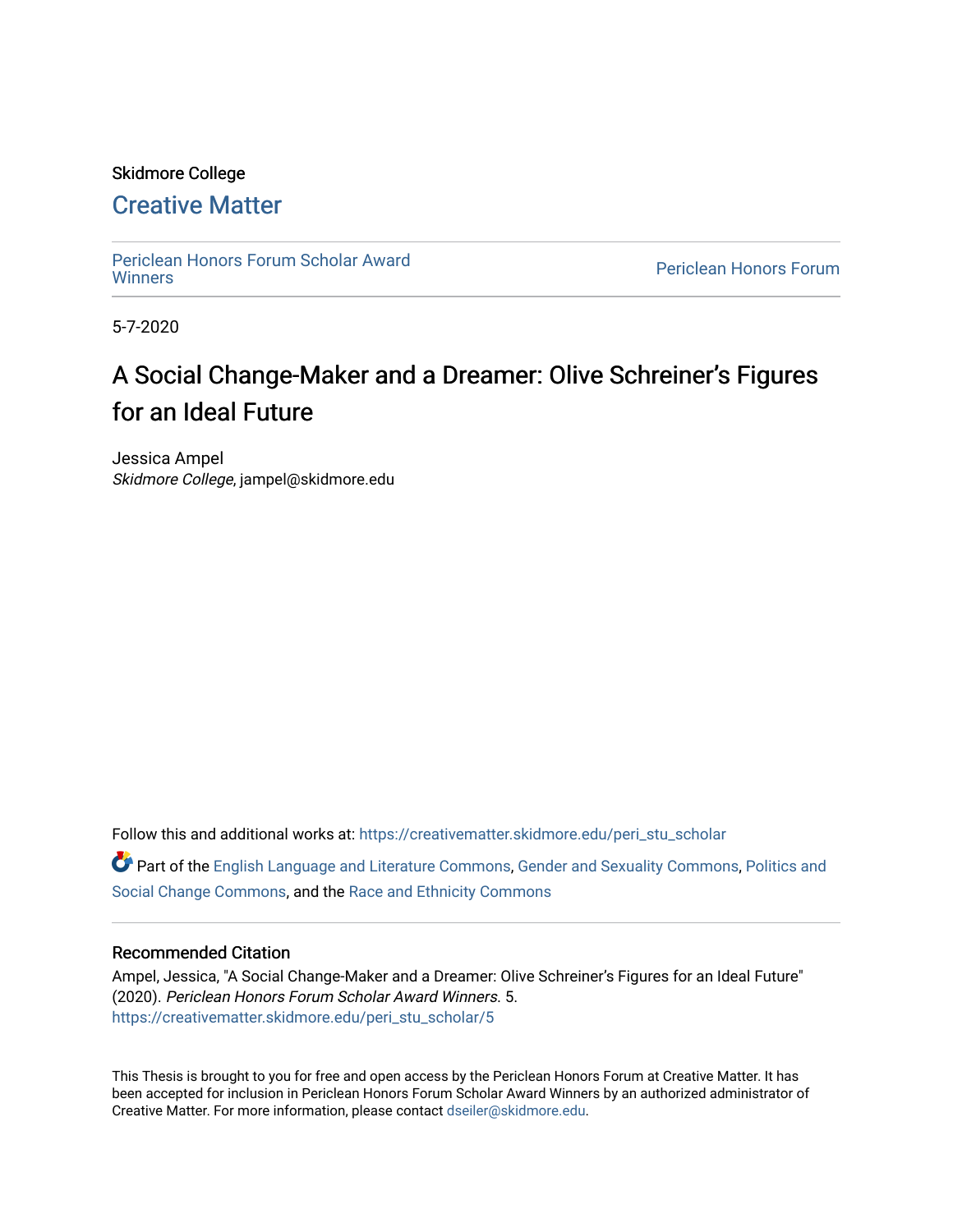A Social Change-Maker and a Dreamer: Olive Schreiner's Figures for an Ideal Future

Jessica Ampel

Skidmore College

Senior Seminar: The Other Victorians

Professor Barbara Black

April 2020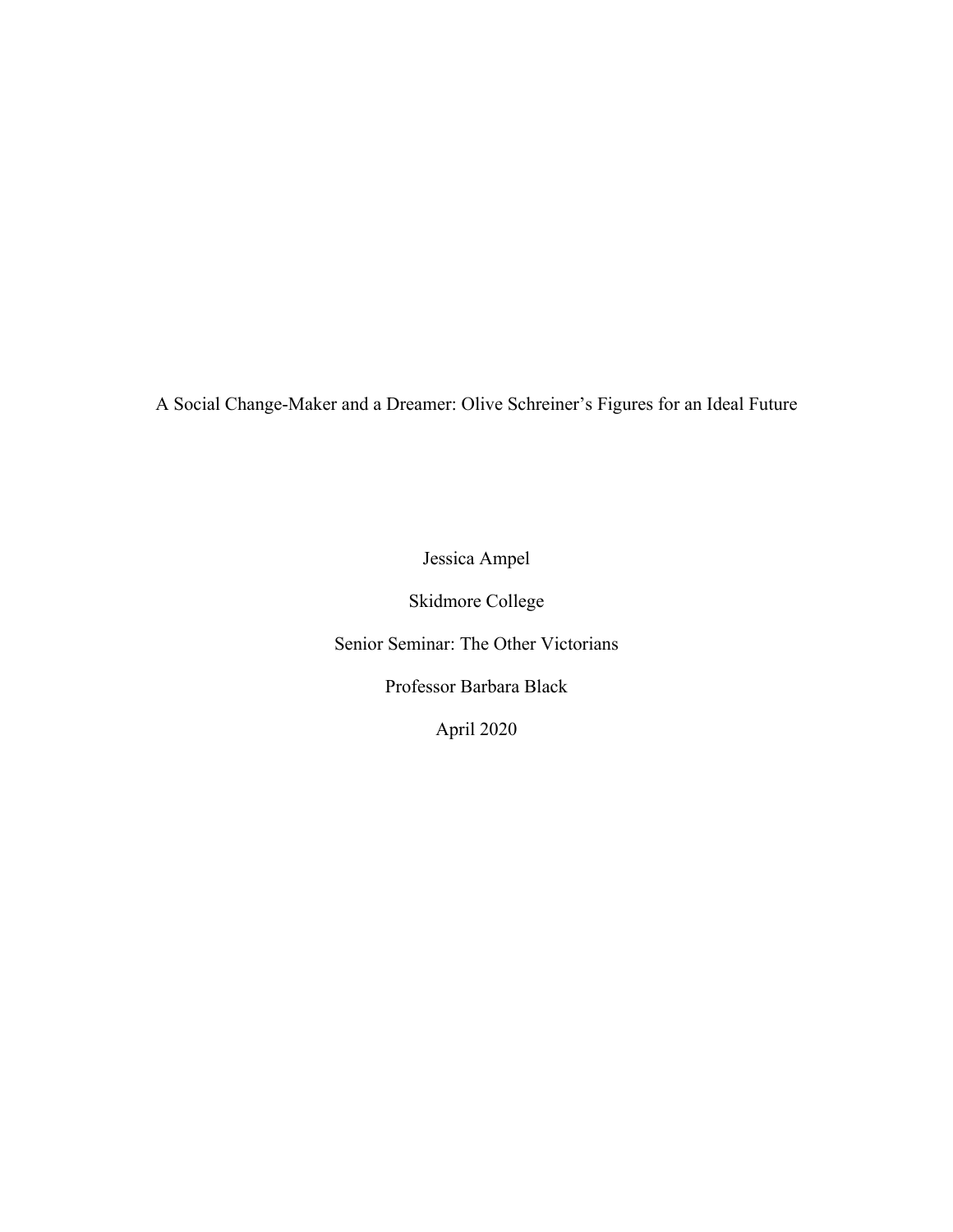#### **Foreword**

I first encountered Olive Schreiner and *Dreams* (1890) in my first year at Skidmore in an undergraduate course titled "Women and Literature"; I returned to her one year ago in the course "Imagining the Future." These two courses led me to see Schreiner as a radically progressive Victorian woman able to *write* her desires for a better future. For the last four years, I have been waiting to write this capstone—and in a way, this paper has been waiting for me. I needed to develop as both a literary and sociological scholar so that I could give Schreiner the eloquence, intellectual understanding, and respect that she commands and deserves.

In my sociology work, I have been specifically interested in dominance categories and intergroup relations; I could not help but see—and value—the social implications of both the form and the content of *Dreams*. Schreiner's allegories immediately stood out to me because, while they offered necessary moral messages, I also felt as though *Dreams* was instructing me to *do* something. I appreciated that Schreiner expected action from me and I admired that Schreiner expected the same action from herself. The more I read her work and learned about her life in nineteenth-century South Africa and Victorian London, the more her ability to seamlessly combine social theory, social justice, and literary craft fascinated me, especially because I was pursuing the same interests in my undergraduate career. It baffles me that today Schreiner is not a household name and that I had to read *Dreams* in home-made pamphlet form because it is out of print; her lack of recognition in our contemporary world astounds me especially because she fought for the same kinds of racial, gender, and class equalities that progressive thinkers fight for today. She lived in a rapidly changing environment--similar to ours--and desired a cooperative and intersectional world where people live, love, and work for each other's well-being. Her mission aligns with mine and with countless others'; our contemporary world needs to hear her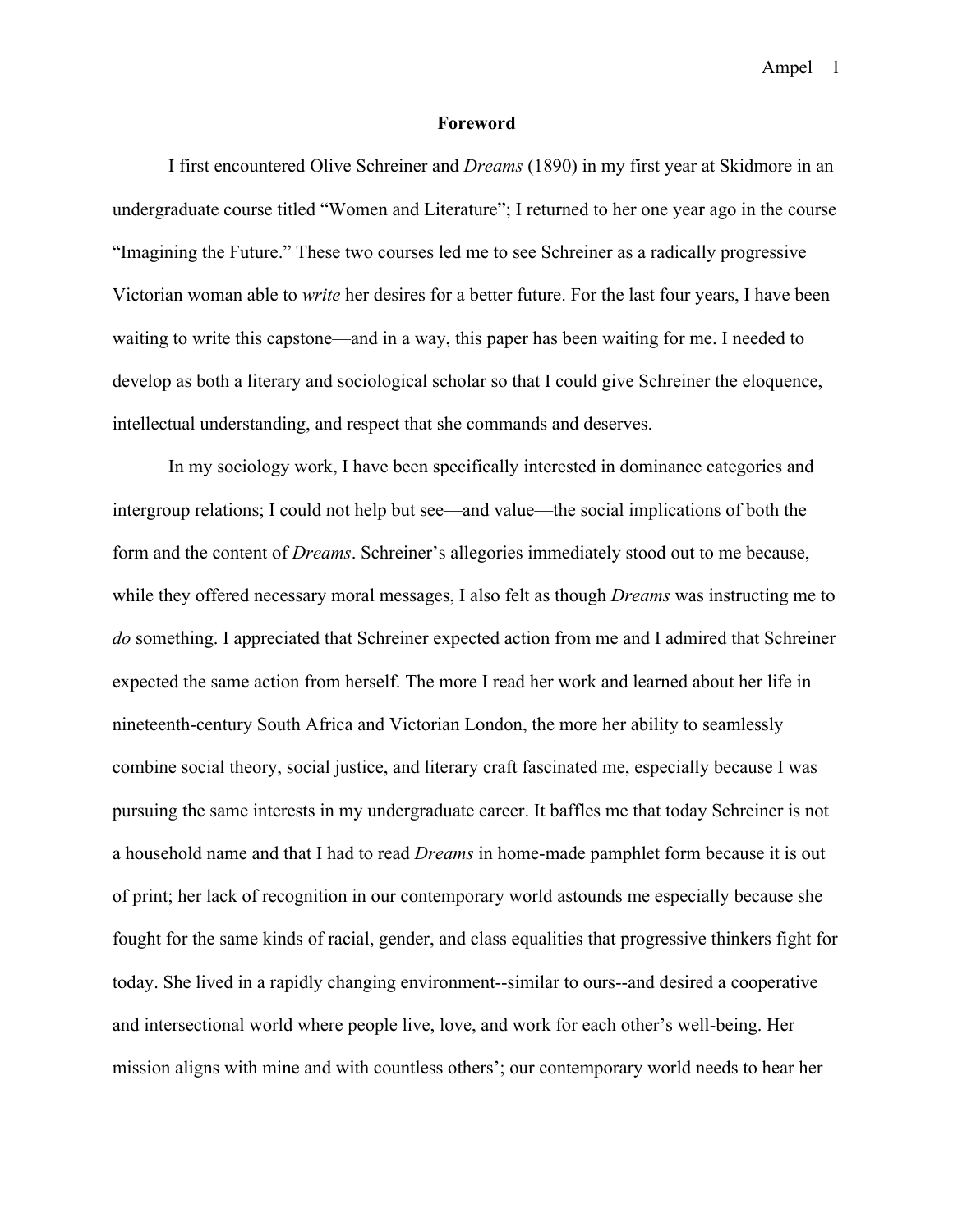voice, read her work, and internalize her insights regarding social change and social changemaking.

For my argument in this capstone, I have developed the concept of the "social changemaker" because I argue that social change is more creative and hands-on than we generally understand it to be. "Social activist" simply implies general actions fighting for social change, but in order to realistically reach a better future, someone has to visualize, mold, and build the change they believe is necessary. Schreiner built social change through many mediums, but her primary mode was writing. She imagined and dreamed of social change, but more importantly, she crafted many detailed accounts for necessary steps to eventually reach a better future. "Social change-maker" connotes a more specific kind of action, one that takes skill and precision, pointed decision-making—and the work of social change-making cannot be performed by just anybody. Schreiner's *Dreams* perfectly exemplifies social change-making: it comprehensively instructs, incites, and inspires generations of future and present social change-makers.

Ampel 2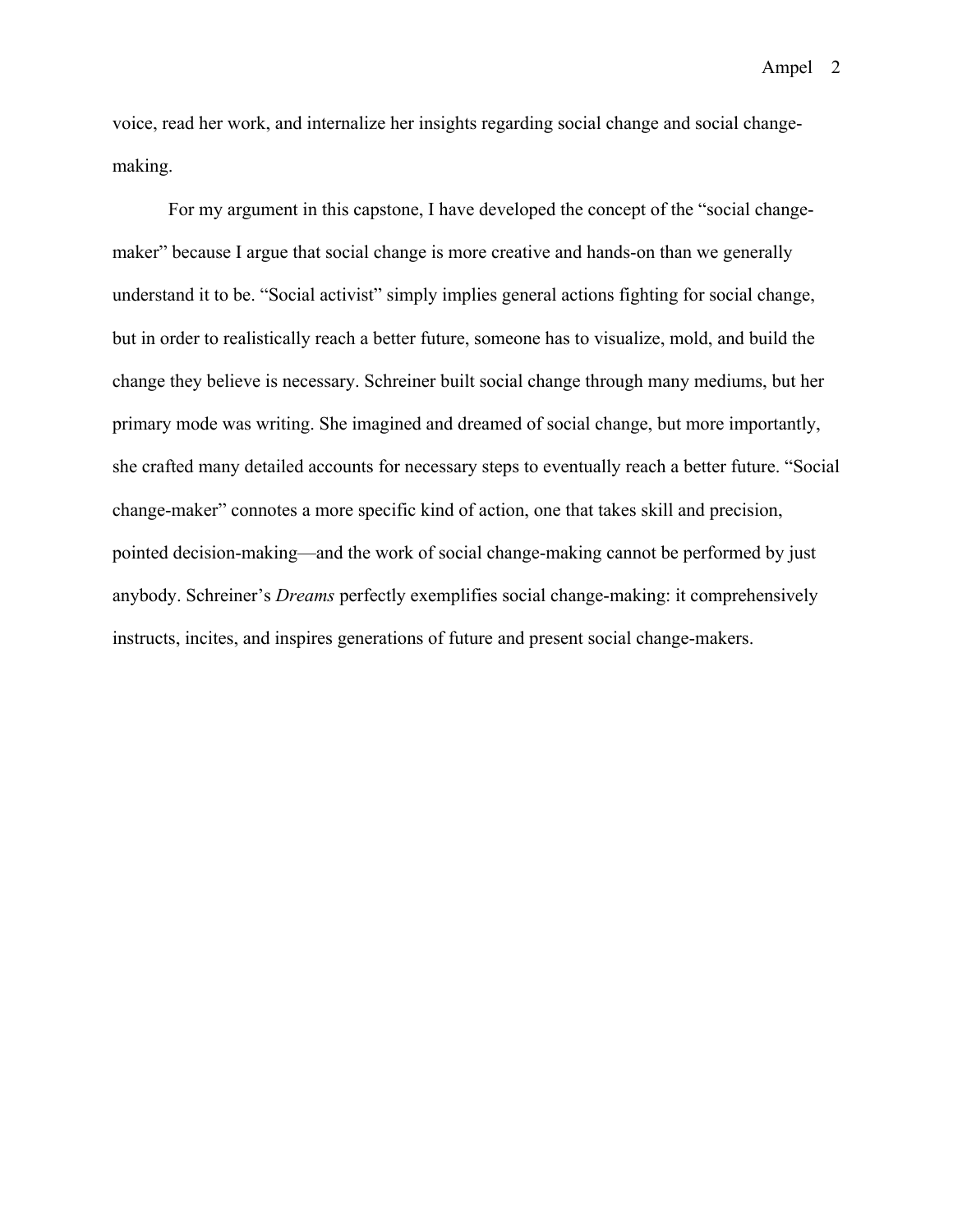#### **Introduction**

Social activist, theorist, and author Olive Schreiner dreamed and demanded that others dream as well. Living in the Victorian era, a time of extreme change but also rigid cultural values, she dreamed about an ideal future characterized by gender equality, sexual equality, and racial equality not just in her own "homes" of England and South Africa, but globally. However, for Schreiner, dreaming was not enough; we must *act* on our dreams in order to make the necessary social change to reach an ideal future. Schreiner acted on her own dreams for social change throughout her life by theorizing, joining important social movements, and combining each of those actions into her art of writing; these efforts were not mutually exclusive. In a letter from 1888 addressed to Mrs. Philpot, a friend she met in London, Olive Schreiner almost perfectly summarizes the mindset that she asks of others, and of herself. She states, "my work widens and widens out before me, and it isn't the getting done that's beautiful, it's the working and the learning more"  $(5-7)$ .<sup>1</sup> In other words, the "beauty" is in what we *do* to attain our goals. The beauty is in *how* we get to a more just future. Important biographical moments and pieces of her political writing paired with her allegories titled *Dreams* unite to illustrate a radical social change-maker demanding progress from others as well as from Schreiner herself.

#### **A Context for Dreams**

Schreiner had many reasons to write a book of dream-like allegories to portray social change and social change-making. These reasons range from the Victorian context of dreamwriting and allegory at large to the smaller, more local context of her own life. To better understand Schreiner's unusual stylistic forms, we will begin with the larger Victorian context surrounding dreams, dream-writing, and allegory.

<sup>&</sup>lt;sup>1</sup> Olive Schreiner to Isaline Philpot, August 1888, NLSA Cape Town, Special Collections.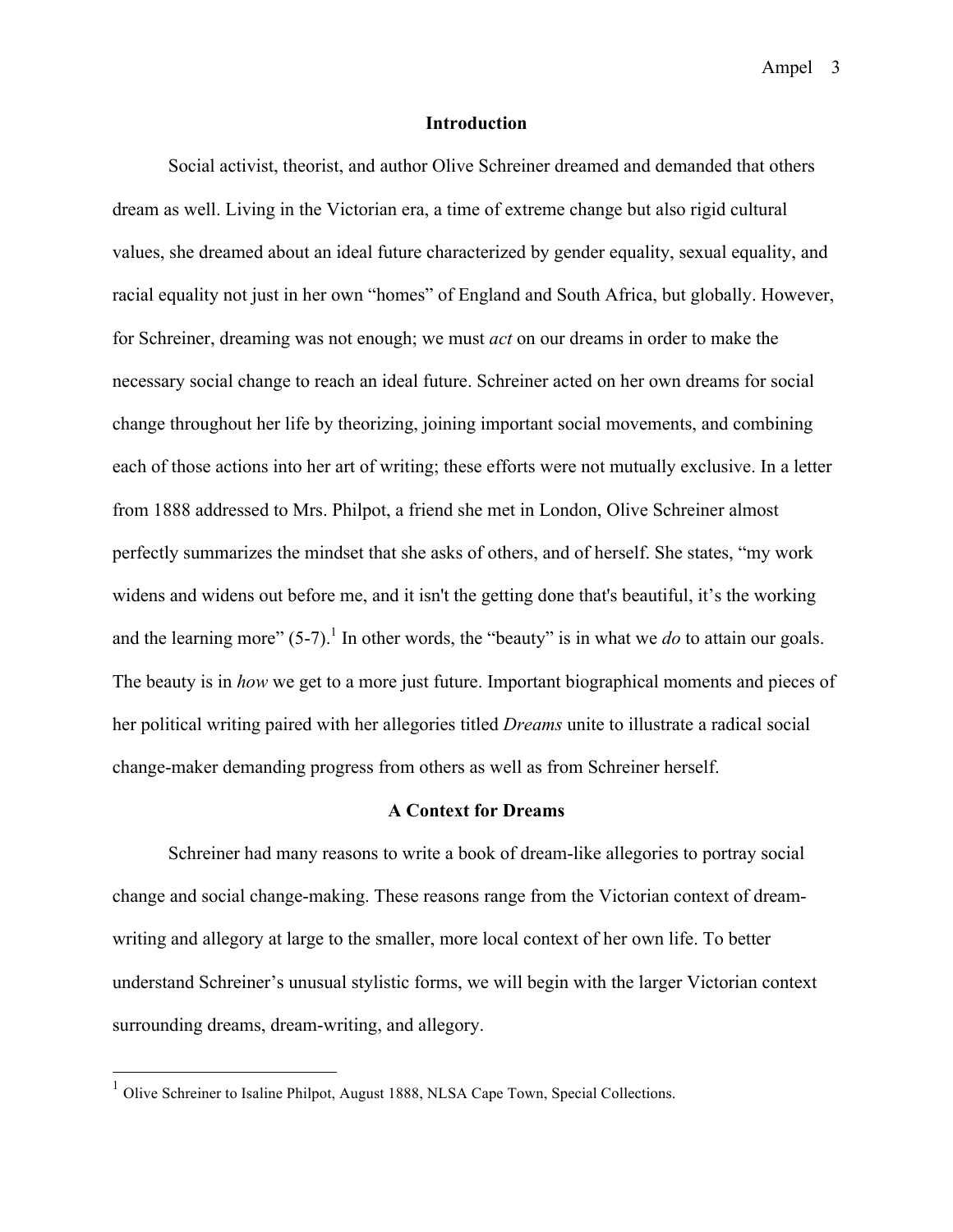The science and spirituality of dreams and dreaming boomed during the Victorian era. In fact, nineteenth-century British literature scholar Jonathan C. Glance names at least five different dream "scientists" from this period, even before Freud, each with theories about how dreams occurred and what dreams meant. Glance centers these thinkers around Charles Dickens and his own dream-writing, but as an informed and avid reader, Schreiner likely would have been familiar with these ideas as well. From the many other dream theorists Glance mentions, Robert Macnish stands out as a thinker with whom Schreiner's work aligns. Macnish claims that dreams are "'transient delirium[s]', which resemble insanity in the absence of the mental faculty of judgement" (Glance). Though we usually attach a negative connotation to insanity, Macnish sees it as freeing the mind of "judgement" momentarily. His language suggests less permanence and more of a temporary state that we have the privilege of entering in our sleep. According to Macnish's theory, I see writing in the form of dreams freeing Schreiner from the societal constraints of the time precisely because she could make her writing seem almost involuntary. Writing in a form that suggests the author wrote innately challenges the reader because it is difficult to deem something wrong or incorrect if it was instinctual. In this way, writing in dream-form allowed Schreiner to present her radical ideas and methods about social change within a Victorian context often unwilling to welcome stylistic variation in writing.

Another popular idea that proliferated at this time about dreams concerned their prophetic nature. In his work, Glance explains that although dream scientists agreed that dreams were not prophetic, these scientists competed for public attention with "dream books and spiritual accounts of revelatory dreams" (Glance). "Dream books" informed extensively on the prophetic power of dreams and were quite popular because they reached the uneducated public, unlike the scientific accounts and theories about dreams. If the *popular opinion* of Victorian England was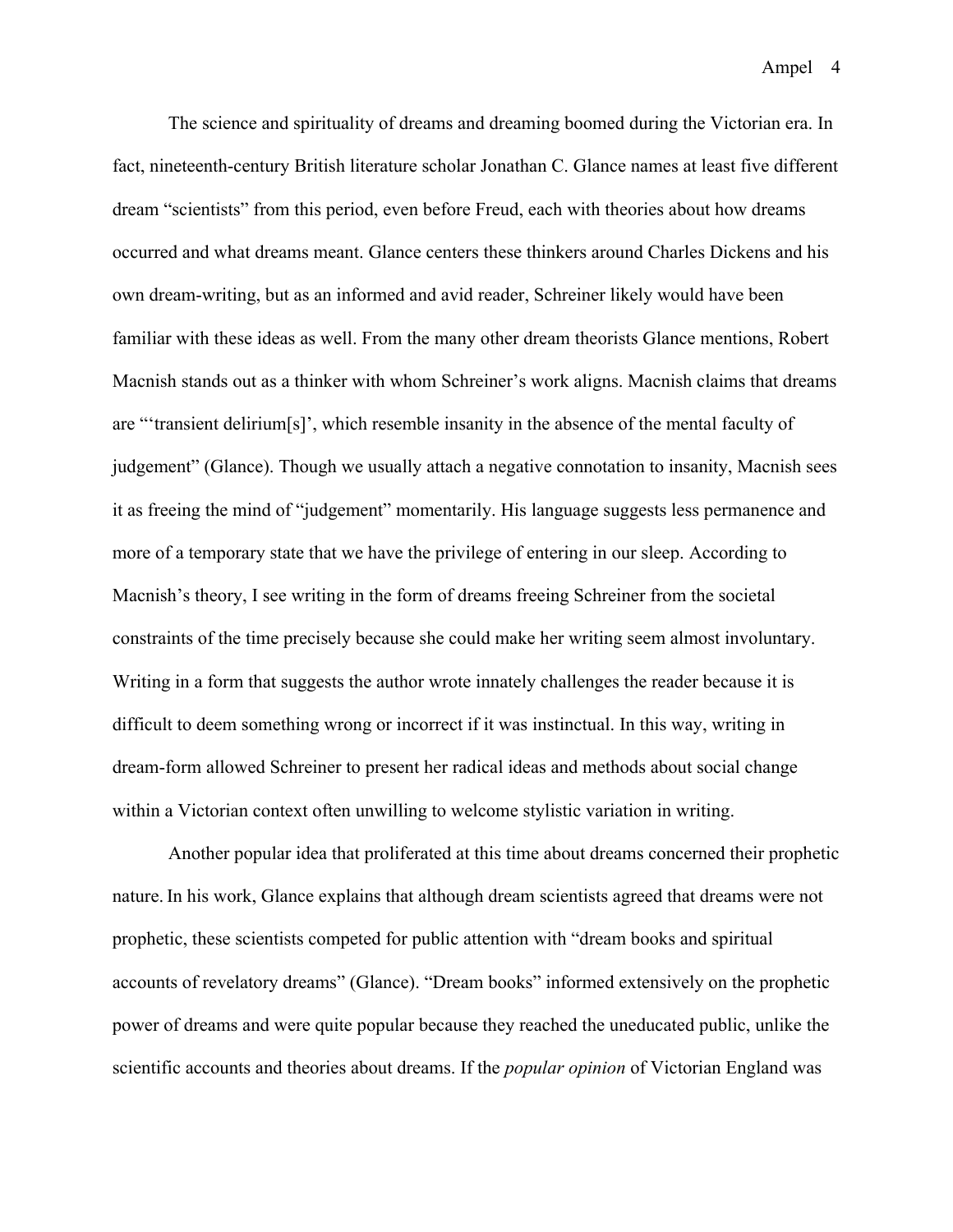that dreams could in some way predict the future, then the dream form was an effective method for writing about social change. In a letter, Schreiner once wrote "our dreams are not delusions but the forerunners of the reality."<sup>2</sup> This quote shows that Schreiner did indeed see the prophetic nature of dreams. For Schreiner, dreams lay the groundwork for action, which then becomes the new "reality." Schreiner writes her change-making ideals through dreams, propelling both her and her readers further toward the ideal future.

Victorian fiction writer Robert Louis Stevenson developed a playful take on dreams and their impact on writing. He does not see dreams as insanity or prophesy, but instead as separate beings within the brain who communicate to the "dreamer" in their sleep. "The Little People," as Stevenson calls them, are "unseen collaborators" who help him write his stories because the "dreamer" is "a creature as matter of fact as any cheesemonger or any cheese, and a realist bemired up to the ears in actuality" (140). In other words, the person dreaming thinks too realistically and "matter-of-factly" to be any kind of storyteller on their own. Stevenson further explains that the Little People "are but just my Brownies, God bless them! Who do one-half my work for me as while I am fast asleep, and in all human likelihood, do the rest for me as well, when I am wide awake and fondly suppose I do it for myself" (140). Stevenson's conception of dreaming is that the dreams that occur while a person sleeps directly inform their imagination in their waking hours. Moreover, the "dreamer" is simply a conduit for "The Little People" to channel their stories into the real world. Schreiner and Stevenson's conceptions of dreams and dreaming run parallel as they both understand dreams and dreaming as active; what we dream makes its way into the world to create a story, to enact social change, and even to accomplish both.

<sup>&</sup>lt;sup>2</sup> Olive Schreiner to Karl Pearson, 23 June 1886, University College London Library, Special Collections, UCL, London, Olive Schreiner Letters Project transcription, 18-19.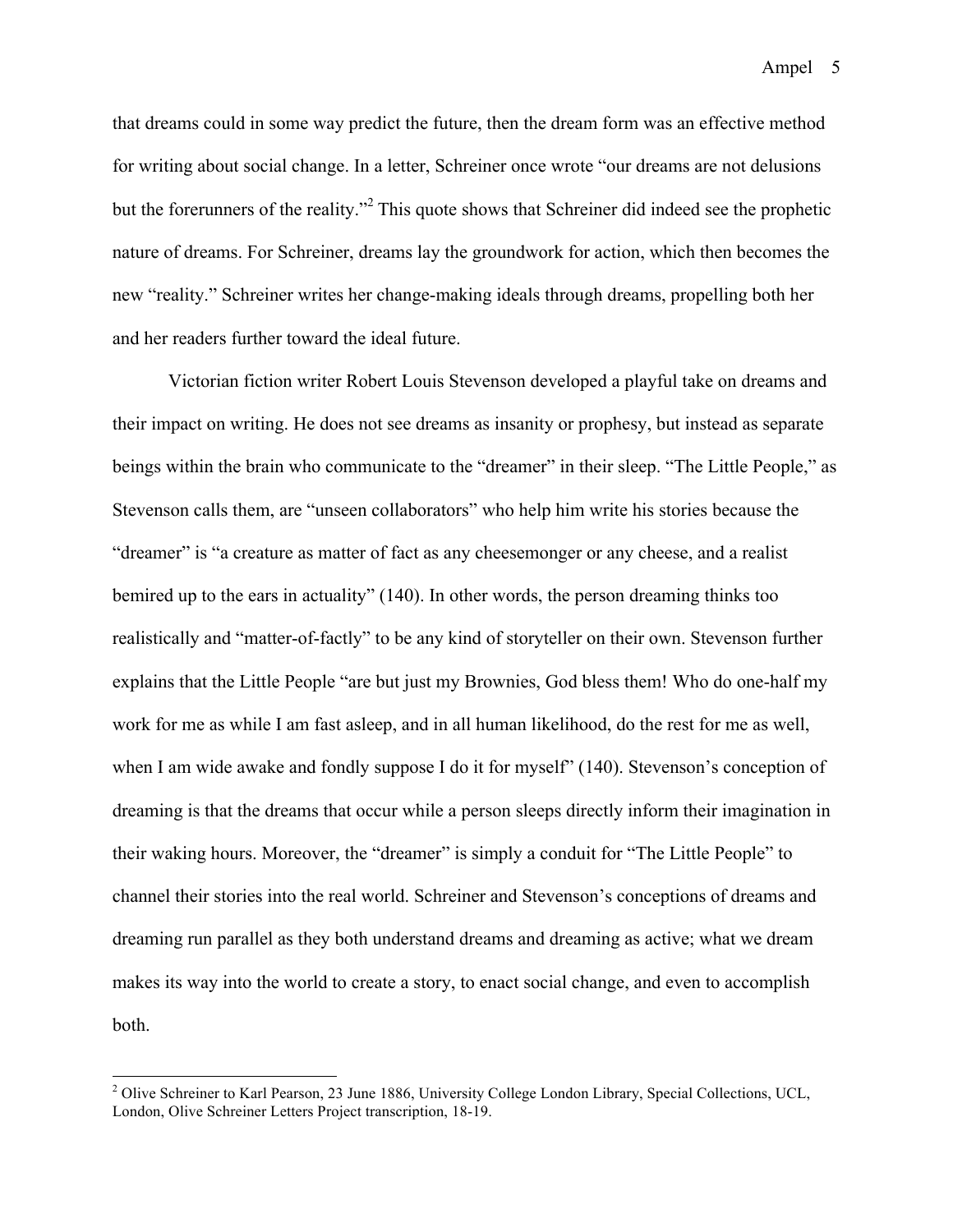Though the popularity of writing about dreams and dreaming rose in the nineteenth century, Victorian society did not necessarily give the genre of dream-writing as more than simply a plot device much respect; it was not *real* enough for the Victorians. <sup>3</sup> In his essay, Glance speaks about Charles Dickens's dream-writing throughout his career, including the use of dreams in the renowned fictional narrative *A Christmas Carol* (1843). Glance also mentions some of Dickens's lesser known nonfictional works centered around dreams titled "An Italian Dream" in *Pictures From Italy* (1846) and "Night Walks" in *The Uncommercial Traveler* (1860) and goes on to state that "this wealth of material has received surprisingly little critical attention" (Glance). Though Glance feels "surprised" that Dickens's nonfictional dream works have lacked critical attention, I am not. When Schreiner's *Dreams* was released, she received numerous negative reviews or, more often, no attention at all. For example, Schreiner's friend and South African politician John X. Merriman described *Dreams* in his diary as "'short rhapsodies by a very clever woman who would be happier if she believed in what the rest of her sex believe'" (First and Scott 203-04). As soon as the dream stands alone without a narrative binding it, critics and readers find it irrelevant. For someone such as Merriman, writing in dream form is too instinctual and too disorganized, which, in Schreiner's case, results in emotional outbursts of feminist beliefs. However, Schreiner utilizes allegory in her *Dreams*, which organizes her

 <sup>3</sup> Victorian culture tended to prefer the novel over all other literary genres. In *The Norton Anthology of English Literature*, Carol T. Christ explains that the "novel was the dominant form in Victorian literature...They present themselves as realistic, that is, as representing a social world that shares the features of the one we inhabit" (1058-9). In general, the Victorians were not interested in reading symbols of reality, but instead a more straight-forward and "realistic" depiction of the world they lived in. However, in the late 1890s aestheticism emerged, the movement in which author Oscar Wilde thrives. Christ notes that aesthetes, including Wilde, were "very much aware of living at the end of a great century and often cultivated a deliberately fin de siecle ('end-of-century') pose. A studied languor, a weary sophistication, a search for new ways of titillating jaded palates" (1054). Though this movement existed within the Victorian Period, it was considered by many as fringe art; Austrian critic Max Nordau "summed up what seemed to him to be happening, in a book that was as sensational as its title: *Degeneration*" (Christ 1054). "Degeneration" is a negative word suggesting something is broken. The fact that this critic's book was "sensational" also indicates its popularity—that is, that the general public also witnessed a decline and decay of literature.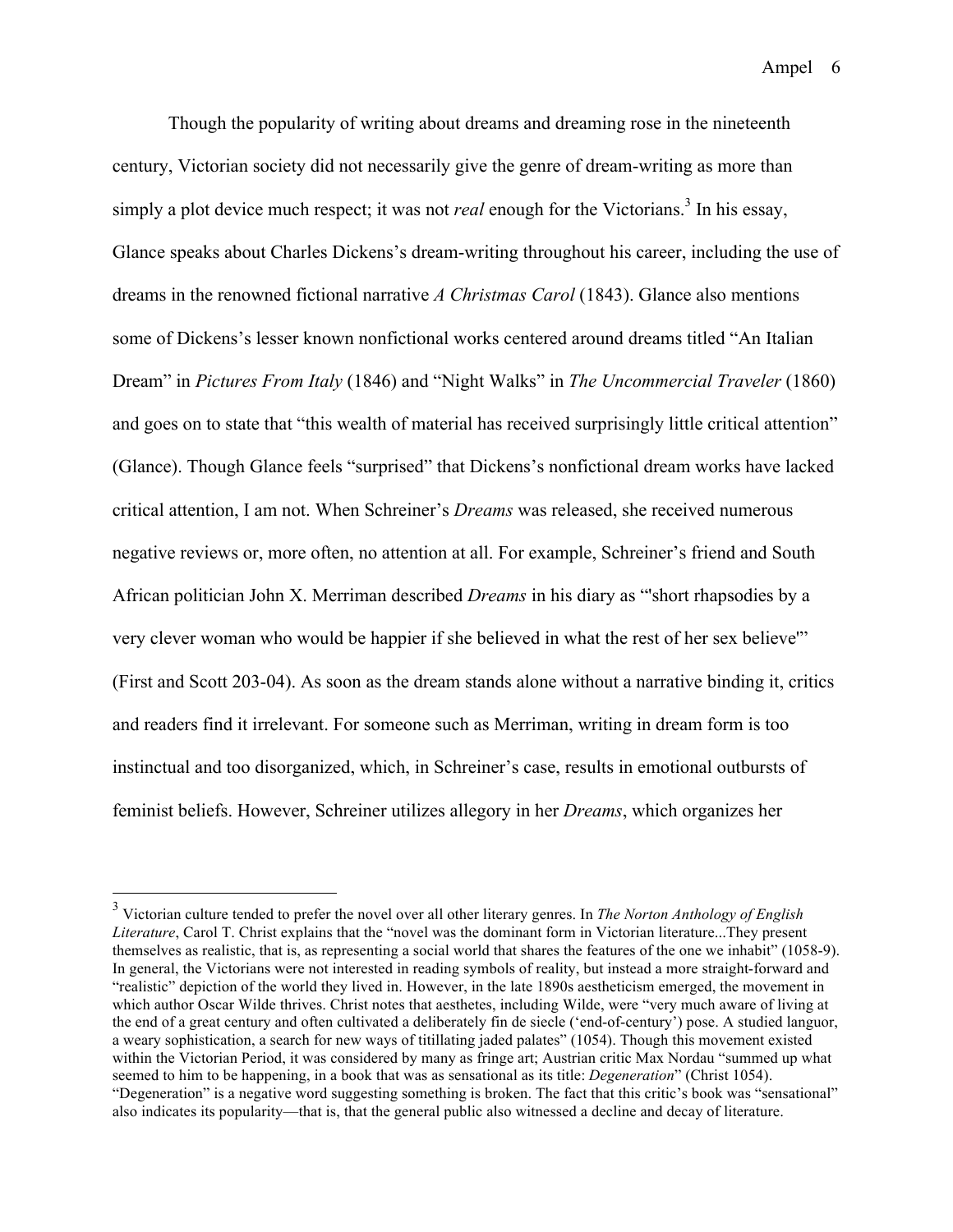instinctual ideas into clear messages and morals. Though Merriman disliked Schreiner's literary form of *Dreams,* it seems he disliked even more the radical feminist messaging she embedded within those dreams.

To fully grasp the Victorian context for Schreiner's work, we must understand allegory as well as its place in Victorian English literary culture. The *Oxford English Dictionary* provides a robust explanation of allegory: "A story, poem, or picture that can be interpreted to reveal a hidden meaning, typically a moral or political one" (*Oxford English Dictionary*). This definition also continues on to call an allegory "a symbol" (*Oxford English Dictionary*). This definition underscores the fact that allegories are not the opposite of symbols, but instead use aspects of commonly understood symbolic language such as naming characters "truth" and "wisdom" to assemble the overall "moral" of the narrative itself. Since allegory utilizes concepts known in the world outside of the narrative, the text can then make statements within its own narrative as well as offer commentary on the world outside of the text. Schreiner does this throughout her *Dreams*  to offer discourse on socialism, feminism, and most significantly social change-making. Perhaps most important in this explanation of allegory is the word's origin. The *Oxford English Dictionary* reads, "Via Latin from Greek *allegoria*, from *allos* 'other' + *agoria* 'speaking'" (*Oxford English Dictionary*). If we complete this equation, "allegory" means "other speaking." Moreover, writing allegories is an "other" form of speaking, different or distinct in its nature. I take this definition further and suggest that writing allegory is an alternative way for societal "others" to express themselves outside of their cultural contexts. When written by an "other" such as Olive Schreiner herself, allegory "embeds a hope for change, and this is embedded in the style itself" (Class Notes 3/26/20). Hence, Schreiner writes her tales in *Dreams* as allegories to provide an even deeper sense of hope for social change.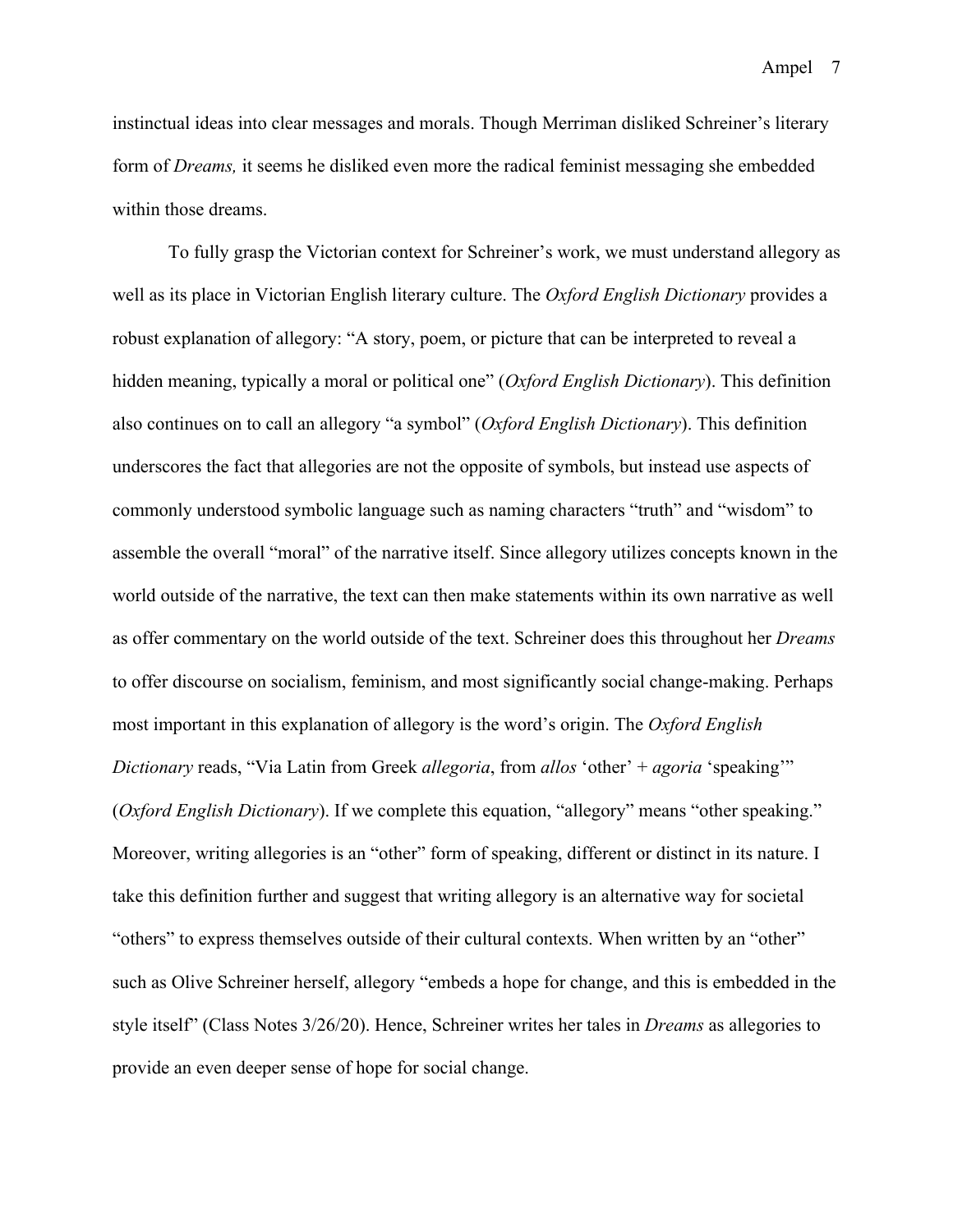Though quite Victorian in their moralistic nature, by this time in the nineteenth century allegories "came to be seen as mere convention, inauthentic, not grounded in experience, cut off from being and concerned only with manipulating its repertoire of signs" (Cowan 111). More simply, readers felt as though allegorical narratives abstracted themselves to the point where the moral at the end no longer applied to real human "experience." On the other hand, well-respected Victorian literary critics such as John Ruskin still studied allegory. Ruskin himself renamed allegory the "Symbolical Grotesque"<sup>4</sup> because, to him, "allegory and type are necessary to accommodate spiritual truths otherwise beyond the capacities of fallen man" (Landow). Even further, for Ruskin, those "tangible signs" or commonly understood conceptions utilized in allegory help to express almost other-worldly "spiritual truths" (Landow). So, while the larger popular opinion of the Victorian literary world expressed little interest in allegor, a select few people still saw the literary, societal, and even existential potential in allegorical storytelling.

#### **The Story of Schreiner**

It is only fitting to weave in select highlights from Olive Schreiner's real life with her literary text to help illustrate her social change-making practices as she herself did not separate the two. Scholar Liz Stanley describes Schreiner's intertwining of personal life and writing as a "holistic" approach to social change-making. Stanley clarifies, "Olive Schreiner simply didn't recognise any hard and fast distinction between life and politics, between life and writing, or

<sup>&</sup>lt;sup>4</sup> "Grotesque" holds many connotations and meanings in our contemporary world. One salient definition of the word "grotesque" is "a very ugly or comically distorted figure or image" (*Oxford English Dictionary*). Another intriguing way to define "grotesque is "a style of decorative painting or sculpture consisting of the interweaving of human and animal forms with flowers and foliage" (*Oxford English Dictionary*). That which is grotesque is confusing and therefore often displeasing to the human eye. However, Ruskin connects allegory and the grotesque because he sees allegory as a "tool" to make sense of the "'confusion of the imagination by the presence of truths which it cannot wholly grasp'" (Ruskin qtd. in Landow). That is to say, allegory names the grotesque or unclear "truths"; allegory does not claim to fully clarify the grotesque, but instead helps the reader orient themselves in widely known concepts so that they can eventually begin to understand the more abstract concepts of the grotesque.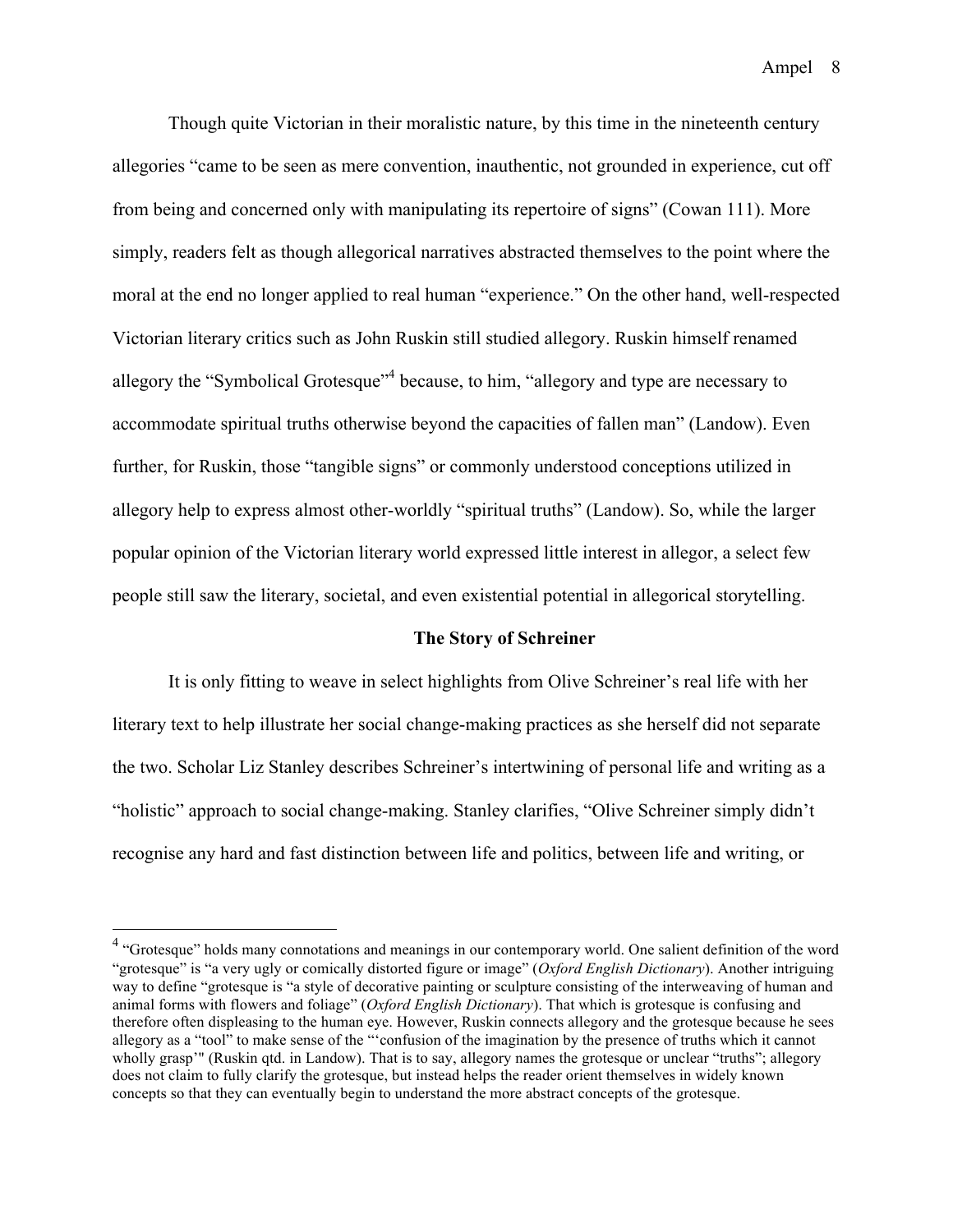between politics and writing. What she wrote she tried her best to live" (231). For Schreiner, the personal--and everything in between--was truly political, and any action she performed served the ideal she hoped to attain. Since this overlap exists between her life and her work, we cannot ignore Schreiner's early life, her own participation in social change, as well as her evolving ideology regarding race.<sup>5</sup> Her values always remain militantly consistent, but her constant search for *more* knowledge and *more* methods to act on those values intensifies and redirects her social change-making towards her ideal future.

From a young age, Schreiner followed her radical instincts and allowed herself to evolve separately from the dominant beliefs surrounding her. Her German father Gottlob, sent to Cape Town, South Africa by the London Missionary Society, and her English mother Rebecca raised Schreiner in a devoutly religious missionary setting in South Africa. However even in her early childhood years she found Christianity too "restricted" and could not "conceive of God and man and the material universe as distinct from one another" (First and Scott 53). In her mind, the universe was all united as one:

When I was a little child of five and sat alone among the tall weeds at the back of our house, this perception of the unity of all things, and that they were alive, and that I was part of them, was as clear and overpowering to me as it is today. It is the one thing I am never able to doubt. (First and Scott 53-4)

Immersed in nature, she felt its part as equal to hers within the universe. God was not just one thing, but instead a uniting force living inside of *everything.* She felt at-one with the nature

<sup>&</sup>lt;sup>5</sup> I must add that I wish I could write my own biography about this extraordinary and revolutionary figure who just could not seem to *stop working*; maybe someday I will venture to complete that daunting project of reporting on the entirety of her life's work. However, today I am constricted within a page limit that impels me to stay on a specific course when writing about Schreiner's life. All of this is to say that I wish I could add hundreds more pages into this particular section, but I had to be selective.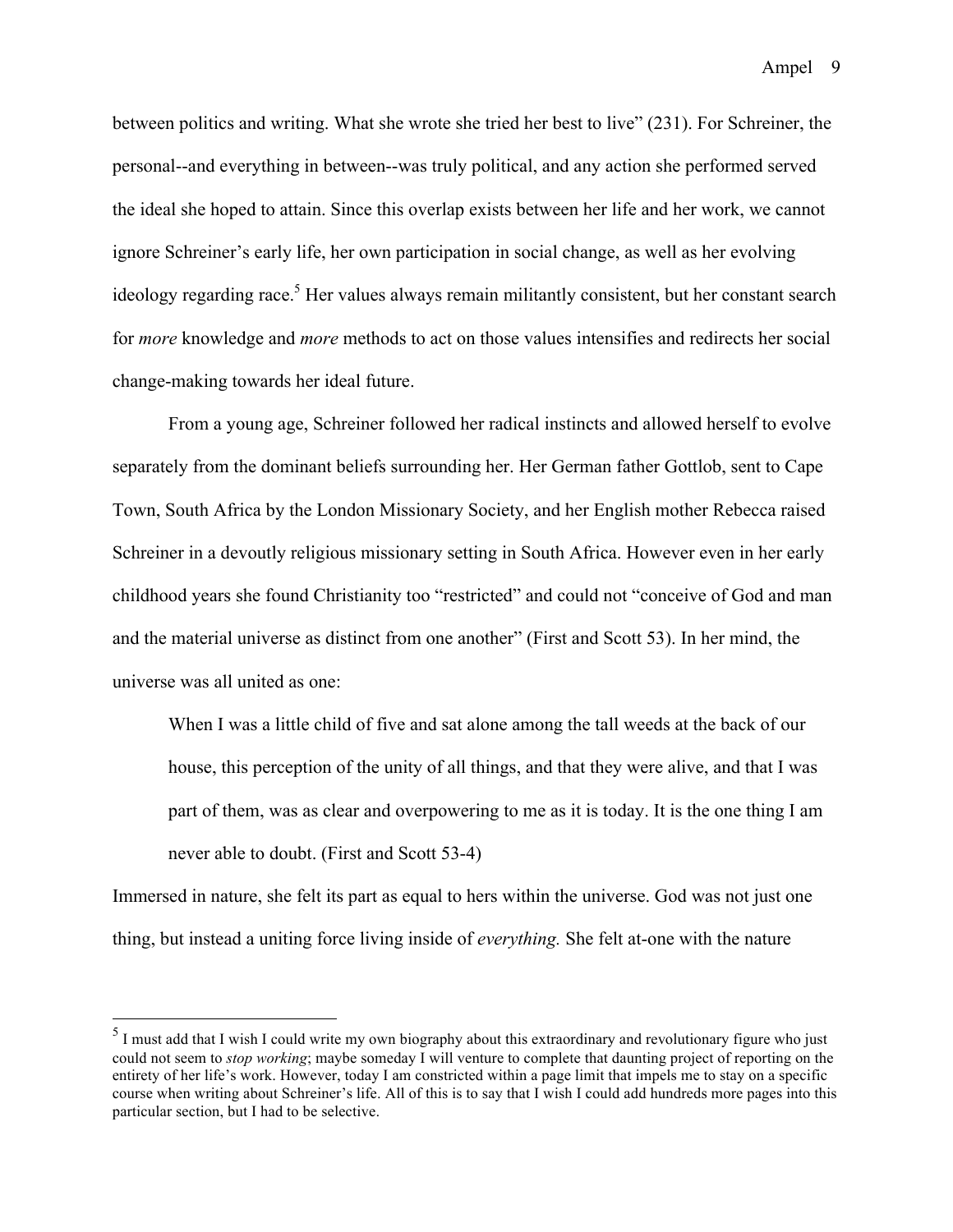surrounding her and did not feel "overpowered" by a larger or "higher" power, but instead the connection—suggesting equality—between her and nature "overpowered" her. This moment "among the tall weeds" initiated Schreiner's eventual loss of faith because now, in Schreiner's mind, God was not responsible for her life or the plants' life, but instead she and the plants were responsible for each other.<sup>6</sup> Even though she lost her faith in Christianity, however, she never "doubted" or lost her faith in the unity of the universe.<sup>7</sup>

Schreiner's rejection of Christianity is significant because it occurred both in a missionary setting and within the larger South African and British Victorian context. Schreiner's biographers Ruth First and Ann Scott comment, "What was extraordinary was the fact that this crisis of faith had occurred in a particularly closed culture, in which a system of theology coterminous with family authority had not yet been challenged" (56). Schreiner was sanctioned off in a "closed culture" yet she *still* managed to formulate ideas about the universe contrary to her schooling (her family's messaging in her formative years). First and Scott further explain that "Olive would have been triply stigmatized: she was adolescent, she was a girl, and she had had almost no formal education" (56). Even though she faced multiple levels of tremendous "stigma," she rejected the only culture she knew. Already in her adolescence, she demonstrated radical thought and conviction in her beliefs, unafraid to oppose dominant values and principles.

For Schreiner, the 1880s became a time for her to hone her social change-making tendencies with support for--and from--social movements gaining their own momentum. A

<sup>&</sup>lt;sup>6</sup> Schreiner's identification with "freethought" or "freethinking" also happened at around the time she began diverging from Christianity. As a freethinker, she was "someone willing to think for herself and think freely about God" (Class Notes 2/27/20). She attributes her freethinking to her little sister Ellie's death as it was "impossible" for her to "accept the ordinary doctrine that she was living somewhere without a body" (First and Scott 54). She instead thought for "herself" and saw Ellie as part of the larger body of nature.

 $<sup>7</sup>$  Interestingly, she remained quite attached to the Bible after renouncing her Christian faith. To her, it was more</sup> than a symbol of her lost faith; it was "her only education" and her "companion all through childhood" (First and Scott 54). Her appreciation for the Bible shines through in her writing of *Dreams* specifically.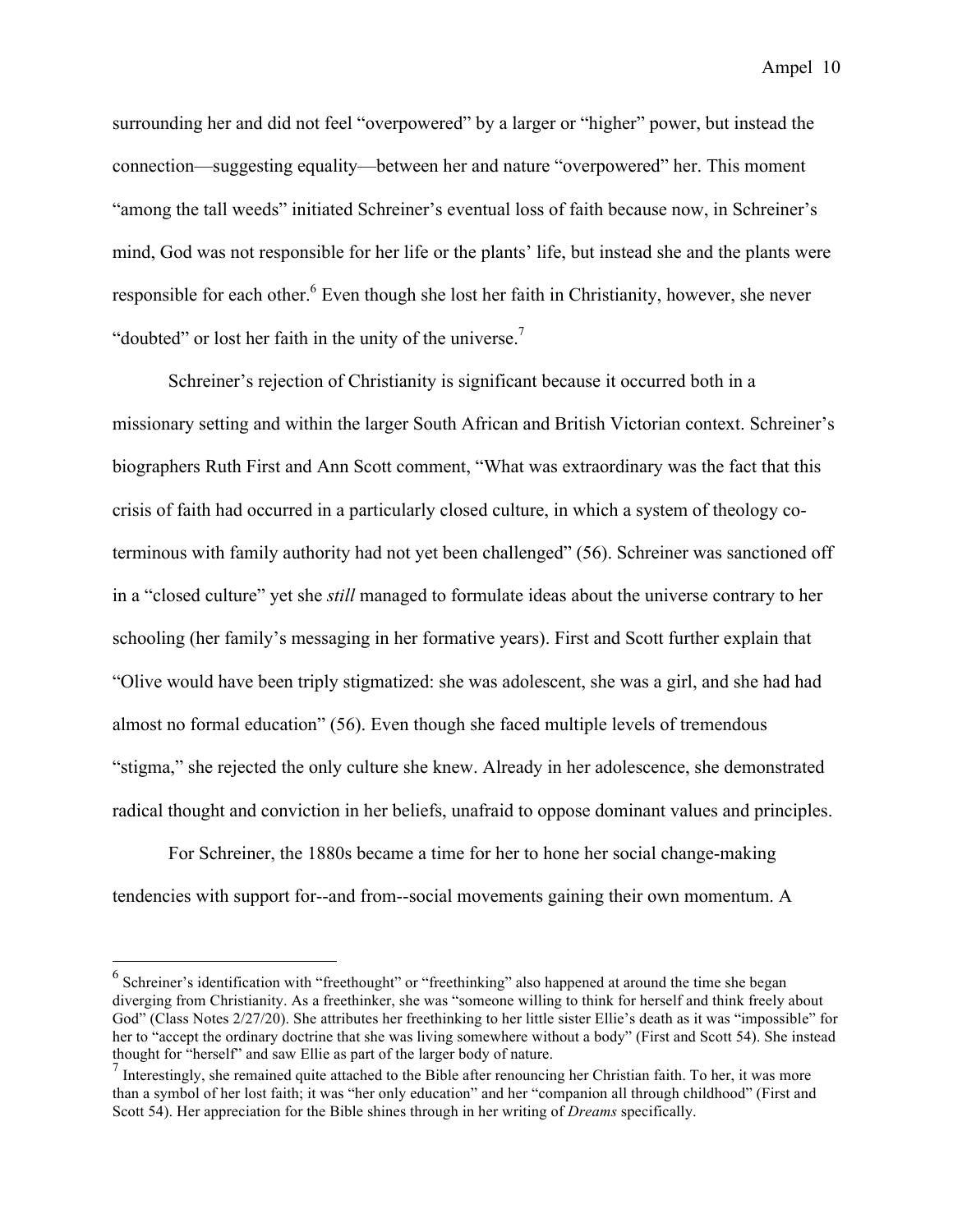migratory figure, Schreiner identified as an English-South African, but struggled throughout her life to feel at home in either England or South Africa. In 1881, Schreiner decided to move to England originally to pursue a nursing degree, but this plan fell through because of lack of funds as well as a chronic asthmatic condition (First and Scott). So, instead of nursing, Schreiner focused her energy on publishing her novels and joined several socialist, progressive, and feminist groups fighting for social change. Though she did not receive a "formal education," these years connected her with some of her closest friends and surrounded her with influential progressive thinkers and writers such as herself, all contributing to a different and more cooperative kind of education paired with social change-making. Understanding the basic functions of the progressive organizations and therefore the people Schreiner surrounded herself with in England helps us to better grasp her various social stances. However, let us also remember that this decade led into the creation of *Dreams*; these years in London not only sharpened her ideas and philosophies regarding social change-making, but they also inspired her writing as the two were always intertwined.

In 1881, the year Schreiner arrived in London, the first socialist party formed in England called The Democratic Federation. The term "socialist" has political connotations; many of the group's members were involved with organized politics as they were "convinced of the necessity of a new social order," but Schreiner and a number of other avid socialists of the 1880s "were trying to put their ideas into practice in their own lives. A notion of politics that went beyond parliament and elections" (First and Scott 110). So these leagues and organizations that Schreiner joined sought to break down the existing oppressive structures through transforming how people lived their private lives; for Schreiner and a number of other progressives in her time, the personal was political.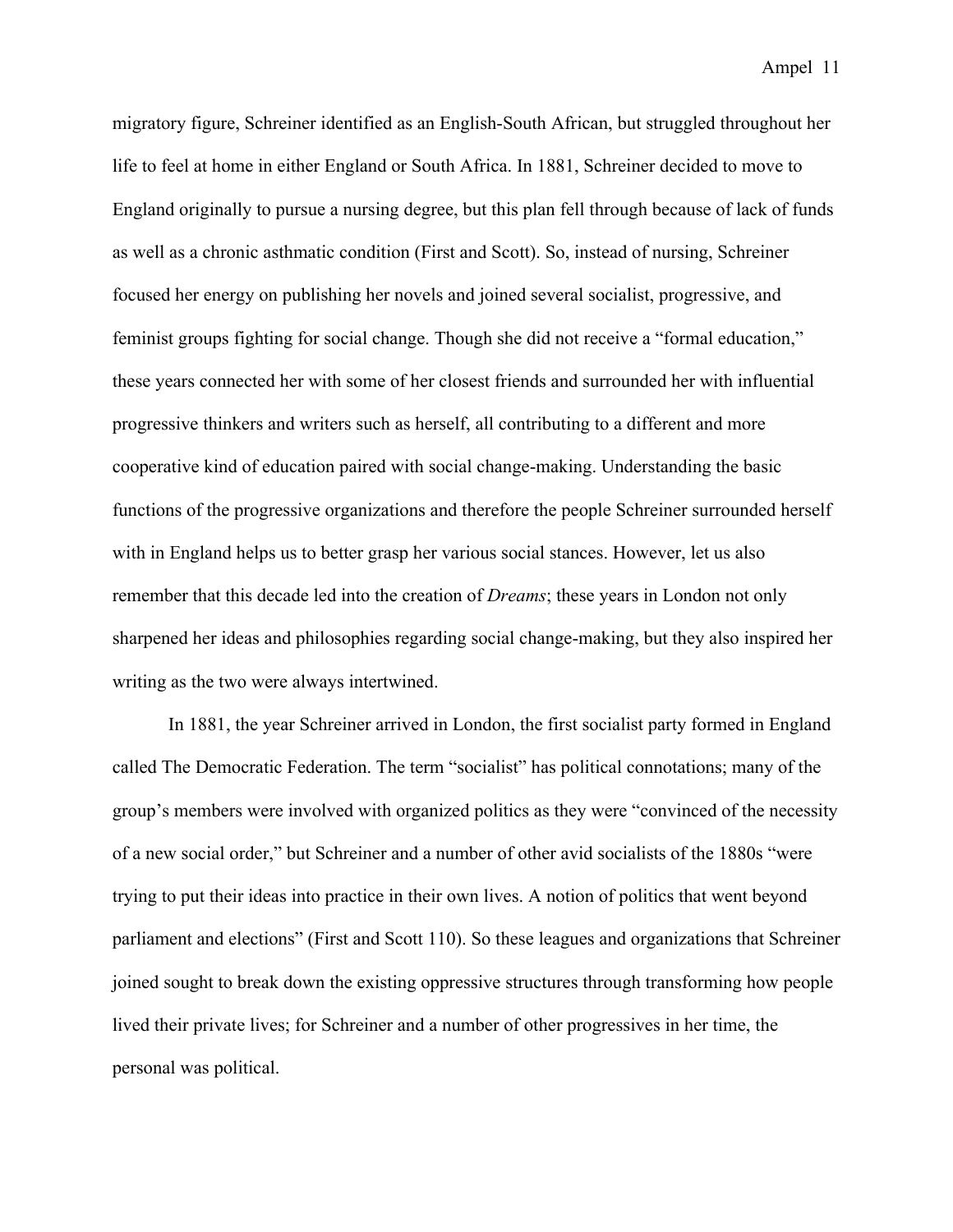Many of the beliefs Schreiner had always held emerged within these socialist circles in London, though "the Socialism of the 1880s had no single coherent ideology, let alone organization" (First and Scott 109). This lack of organization is most likely another reason for the numerous groups and leagues Schreiner affiliated with during this time. Following the formation of The Democratic Federation, Schreiner joined William Morris, Eleanor Marx- whom Schreiner became close friends with--, and Edward Aveling in their Socialist League in 1884 (First and Scott 109). Also in 1884, Schreiner's friend and fellow writer Havelock Ellis<sup>8</sup> brought her to The Progressive Association, a "small group of freethinkers, cooperative pioneers, and ethical socialists brought together by the editor of the radical monthly *To-day* for the purpose of lectures and discussion" (130). Schreiner shared her own thoughts and opinions, while also absorbing the ideas of her peers. Before long, Schreiner had established herself as a leader amongst leaders and co-founded The Men's and Women's Club with her friend Karl Pearson in 1885. This club had an equal male-to-female ratio, and they were particularly concerned with the "correct expression" of sex and sexuality (First and Scott 151). Though Victorian society at large did not speak explicitly about sex, <sup>9</sup> Schreiner herself never shied away from discussions involving sex and sexuality, but wanted a group setting with both men and women to dialogue about topics such as "sexual objectification" and prostitution (First and Scott 157). Schreiner, a major feminist, believed in complete equality of the sexes, and eventually theorized the main

 <sup>8</sup> At one point, Schreiner and Ellis were so close that she considered him as her "otherself" (Olive Schreiner to Havelock Ellis, 4 November 1884, Harry Ransom Research Center, University of Texas at Austin, Olive Schreiner Letters Project transcription, 28). Ellis and Schreiner's relationship was unique: "Both of them needed a relationship to express their notion of a higher morality, and…they projected an ideal of a life of service" (First and Scott 141). For Schreiner, their "ideals" and morals made them one and the same.

<sup>9</sup> The Victorians did not explicitly speak about sex, but they were obsessed with it. In *The History of Sexuality* Michel Foucault argues that "the tightening up of the rules of decorum likely did produce, as a countereffect, a valorization and intensification of indecent speech" (18). Evidence of this incitement of "indecent" speech lies in Schreiner's own Men's and Women's Club. The less society's norms allowed for sexual discourse, the more people desired sexual discourse.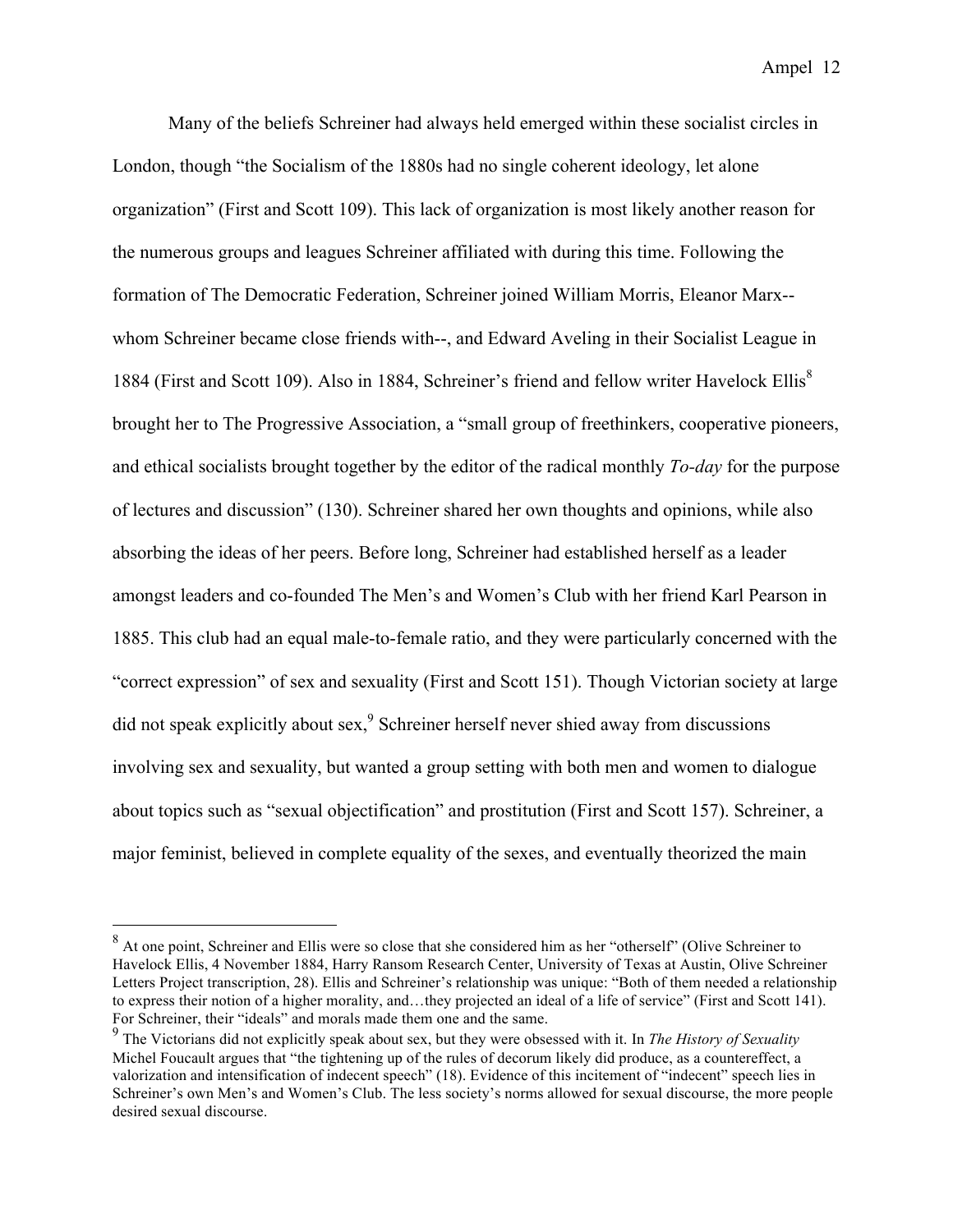concerns of The Men's and Women's Club into a book titled *Woman and Labour.*<sup>10</sup> Moreover, Schreiner's time in London helped shape her progressive views and in turn further determined herself as a social change-maker through direct participation in movements working for social change.

As an evolving thinker herself, Schreiner continued to actively engage in and pioneer social movements that reflected her ideals after she returned to South Africa in 1889. However, before the 1890s, Schreiner's language, and therefore action, very much reflected the common Victorian conceptions of race relations, racism, and racial stereotypes of black people in South Africa due to her upbringing and more importantly, her whiteness; she had to learn the experiences of Black South Africans because as a white person, she did not experience the same oppression. For example, in *Story of an African Farm* (1883), her most canonical work and also her earliest work, she exhibits ignorance through use of derogatory and offensive words and stereotypes when writing her black characters. Leading up to the 1890s, Schreiner relied upon the notions of race she was brought up with in her white, missionary settings. She could conceive of black people only as "victims." However, Liz Stanley draws attention to Schreiner's changing conceptions about race in the 1890s. Stanley points out that, during this time, Schreiner began "'to know black people in a very different way, as political agents rather than victimized peoples, including as writers and journalists using the power of ideas and the written word in a socially and politically transformative project'" (qtd. in Lewis 155). Schreiner had no respect for hypocrisy or conflicts between beliefs and action. So, as she learned more, she realized she was not fully aligning her own beliefs in racial equality with her actions. Though the 1890s primed

<sup>&</sup>lt;sup>10</sup> In 1900, the British exiled Schreiner during the second Anglo-Boer War in South Africa to silence her strong defense of the Boers. The British also looted and burned Schreiner's home, destroying her original manuscript of *Woman and Labour*. She rewrote and improved upon this project and eventually published it in 1911 in London (First and Scott 369).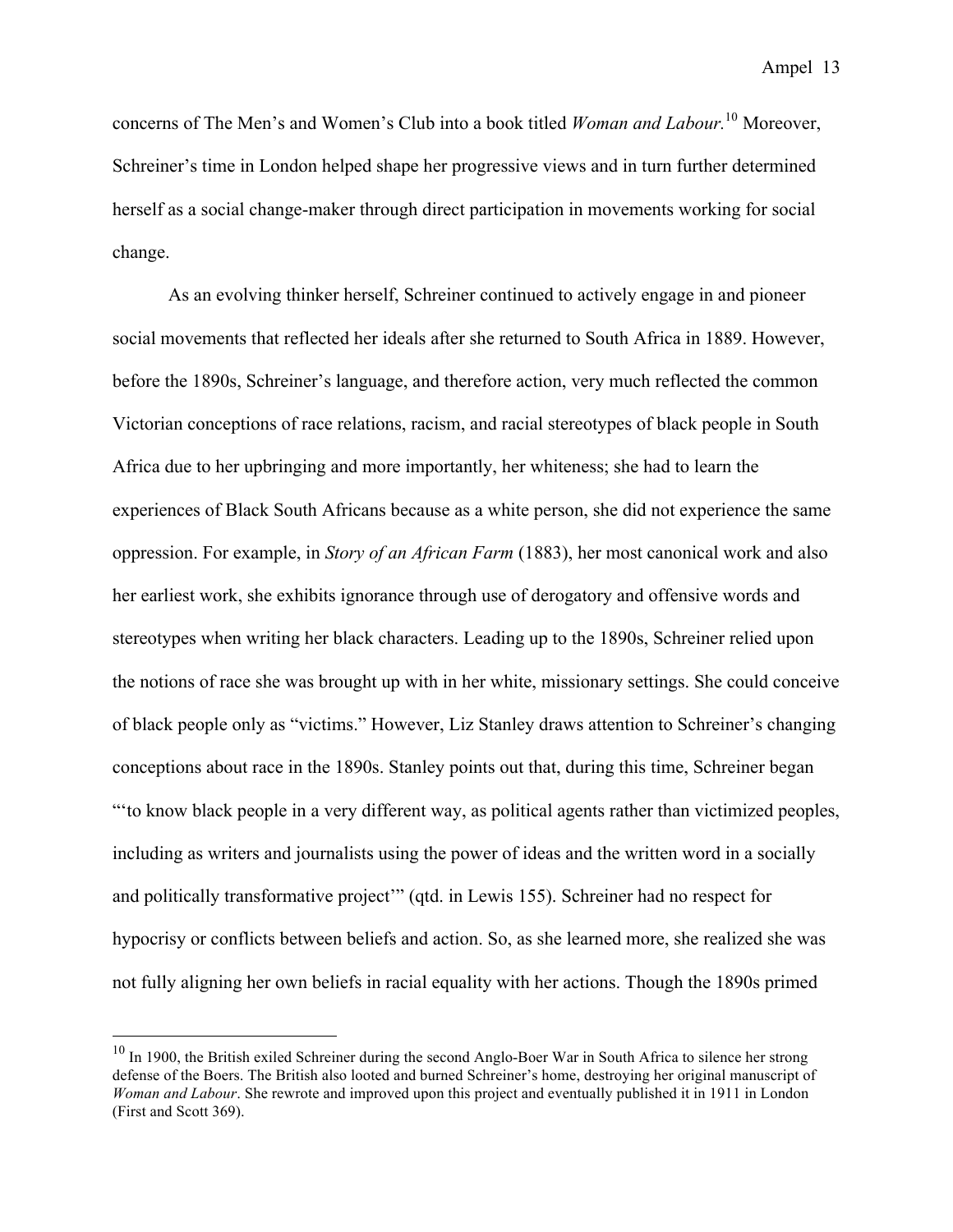her intellectual development, her significant change on the issue of race came from reading the influential Black-American civil rights activist and sociologist W.E.B. Du Bois's *The Souls of Black Folk* (1903).

After reading Du Bois's work, Schreiner altered the way she wrote about race and brought discussions of race and racism to the forefront of her social change-making. Scholar Simon Keith Lewis takes the stance that Du Bois's writing is the singular cause of Schreiner's change in thought because of her strong "resonance" with Du Bois's ideas and writing. She even writes in a letter to Edward Carpenter that sometimes she has to stop reading *Souls* out of sheer shock because "'it seems to come from within me'" (qtd. in Lewis 158). More specifically, Lewis states that "Du Bois's political thinking about race and human progress in general, and the rhetorical strategies underpinning his magisterial prose in *Souls*, resonated deeply with Schreiner" (151). Schreiner was so tethered to Du Bois's words that she began implementing "the veil" into her own work to explain society in her migratory and feminist contexts (First and Scott 258). In this way, Schreiner felt united "politically" and "rhetorically" with Du Bois, which inspired her to re-work her approach to social change-making regarding race.

Another result of Du Bois's influence was Schreiner's social action outside of her writing. In 1907, at this point a prominent feminist figure fighting for women's suffrage, Schreiner was requested by the Cape Colony Women's Enfranchisement League to serve as their Vice President. However, she quickly recognized that the group was not interested in getting the vote for women of color, but instead only white women. Schreiner responded to this by writing on a leaflet from a league meeting, "The women of the Cape Colony *all* women of the Cape Colony. These were the terms on which I joined" (First and Scott 262). This writing on the leaflet became her virtual letter of resignation from the league; after Du Bois, any social change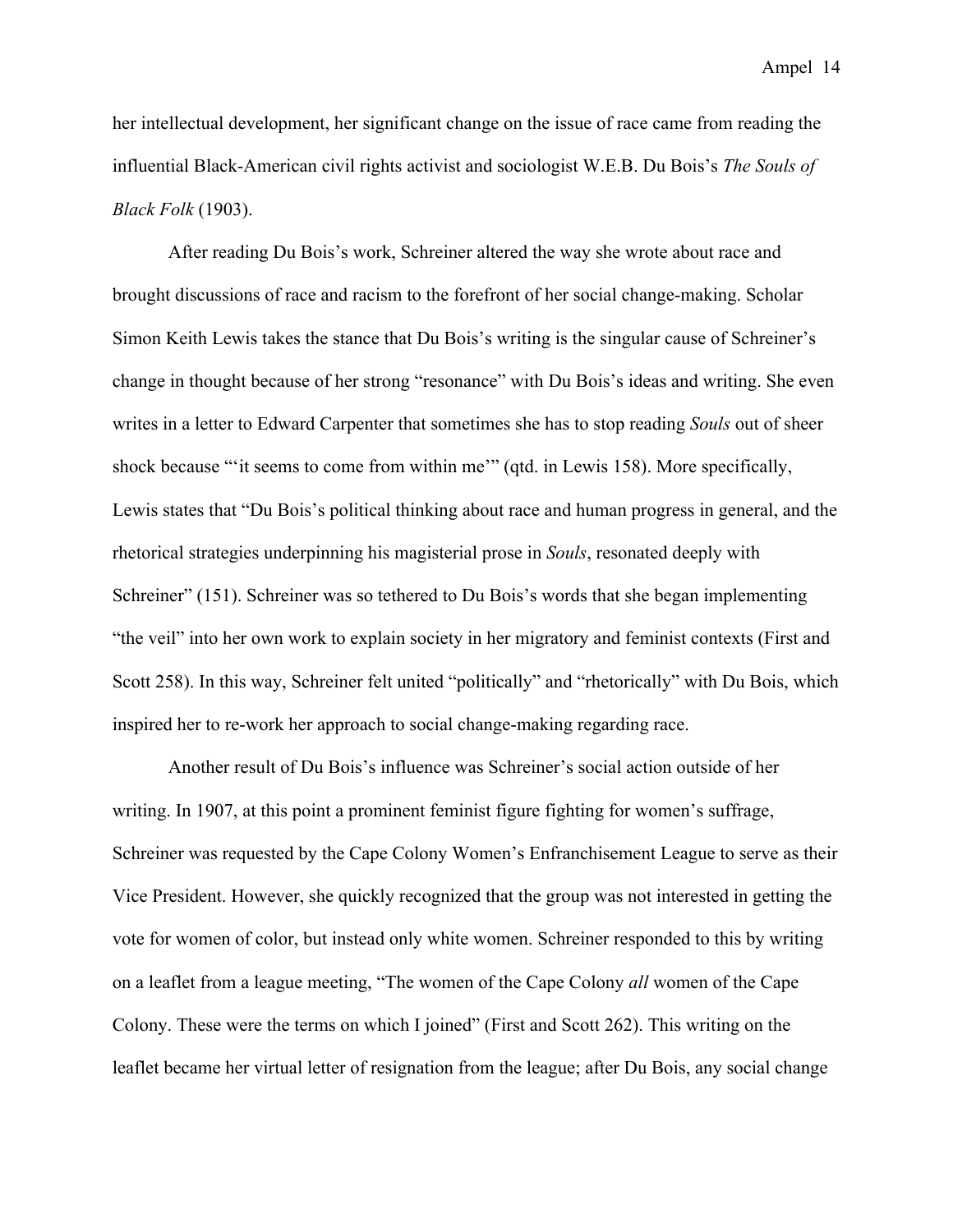Schreiner fought for, she did so intersectionally and *only* intersectionally. Before Du Bois, Schreiner fought for social equality, but Du Bois expanded her intellectual landscape regarding race specifically, therefore also expanding her notions of race and strengthening her changemaking abilities; Schreiner was open and willing to make that change within herself. Schreiner was a selfless, hard-working social change-maker willing to alter her own actions if that meant she could bring society closer to a better future.

#### **Why** *Dreams***?**

Schreiner wrote countless essays and polemic prose on top of multiple allegories and novels, but why did she write *Dreams* specifically? We understand dream-writing and allegory as genres in the broader Victorian context, but we must also understand Schreiner's project in the more personal context of her life. The ever-changing context of the Victorian era unsettled Schreiner. However, Schreiner's own experience with broken social ties and frustrations with conveying cogent morals through novel-writing led her to write *Dreams*.

Crucial to our interpretation of *Dreams*, Schreiner underwent a break-up of sorts in the midst of attempting to write longer works as well as writing her allegories.<sup>11</sup> She and Karl Pearson had been in an intimate relationship, but whether that relationship was physically intimate is up for interpretation. Nevertheless, when they cut off communication, Schreiner began avoiding London and spent the years 1887 through 1889 travelling around Europe, recovering and writing (First and Scott 178). Of course, Schreiner already experimented with her work, always willing to write outside the boundaries of the widely accepted Victorian novel. However, this recovery period speaks directly to the small spurts of allegory—and the many

<sup>&</sup>lt;sup>11</sup> Between 1887 and 1889, in addition to her allegories, Schreiner worked on her novel *From Man to Man*, published posthumously in 1926, and attempted to write an introduction to Mary Wollstonecraft's *A Vindication of the Rights of Woman*, which she never finished.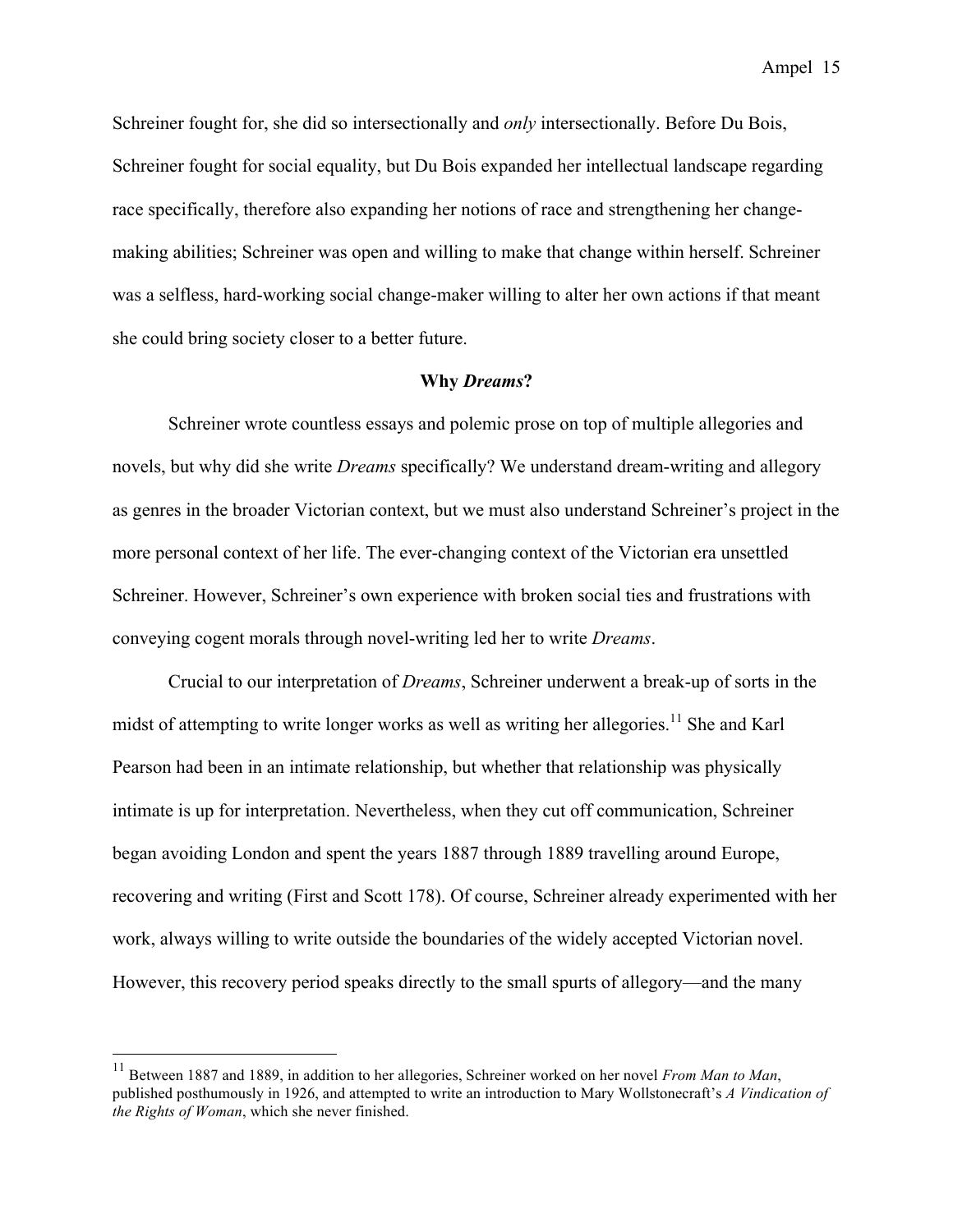surrounding issues of gender—included in *Dreams.* These short allegories allowed her to move away from strict narrative plots and characters and write "unconsciously" and directly from her "imagination" rather than from her "conscious" mind currently muddled by her heartbreak about Pearson (178). When Schreiner tapped into this imaginative state, she describes becoming "absolutely dead to all sense of sound, sight or touch...the pictures flash on me...I have no power of producing any of my imaginative pictures at will" (Schreiner 14). Writing "imaginative" allegories gave Schreiner a kind of escape from the perceptive and emotional aspects of her mind. In this way, Schreiner's breakup with Pearson inevitably affected her writing in both form and subject.

Regardless of the social estrangement she experienced at the time, Schreiner wrote *Dreams* because she found complete clarity in her allegorical writing.<sup>12</sup> When she struggled to communicate a message larger than the text itself, she describes "condensing" her work: "Sometimes I find that by throwing a thing into the form of an allegory I can condense five or six pages into one, with no loss but a great gain to clearness"  $(16-18)$ .<sup>13</sup> As we know, writing was a form of active social change-making for Schreiner, meaning she always at least attempts to include morals regarding her ideal future; "condensing" into short allegories and writing characters such as "Truth" and "Wisdom" make the moral unavoidable because the concepts are already familiar to the reader. The reader does not have to sift through character development to get to the core argument. At this point in her career, Schreiner's novel-writing frustrated her and she wanted instead to convey specific, pointed principles.

 <sup>12</sup> We know for a fact that she used allegory long before Pearson. In her most canonical work titled *Story of an African Farm* (1883), Schreiner included a significant chunk of allegory in the middle of the novel, which emerges again in *Dreams* as "The Hunter."

<sup>13&</sup>lt;br><sup>13</sup> Olive Schreiner to Emilia Frances Dilke, nee Strong, m1. Pattison, m2. Dilke, 17 March 1891, British Library Manuscripts, Olive Schreiner Letters Project transcription.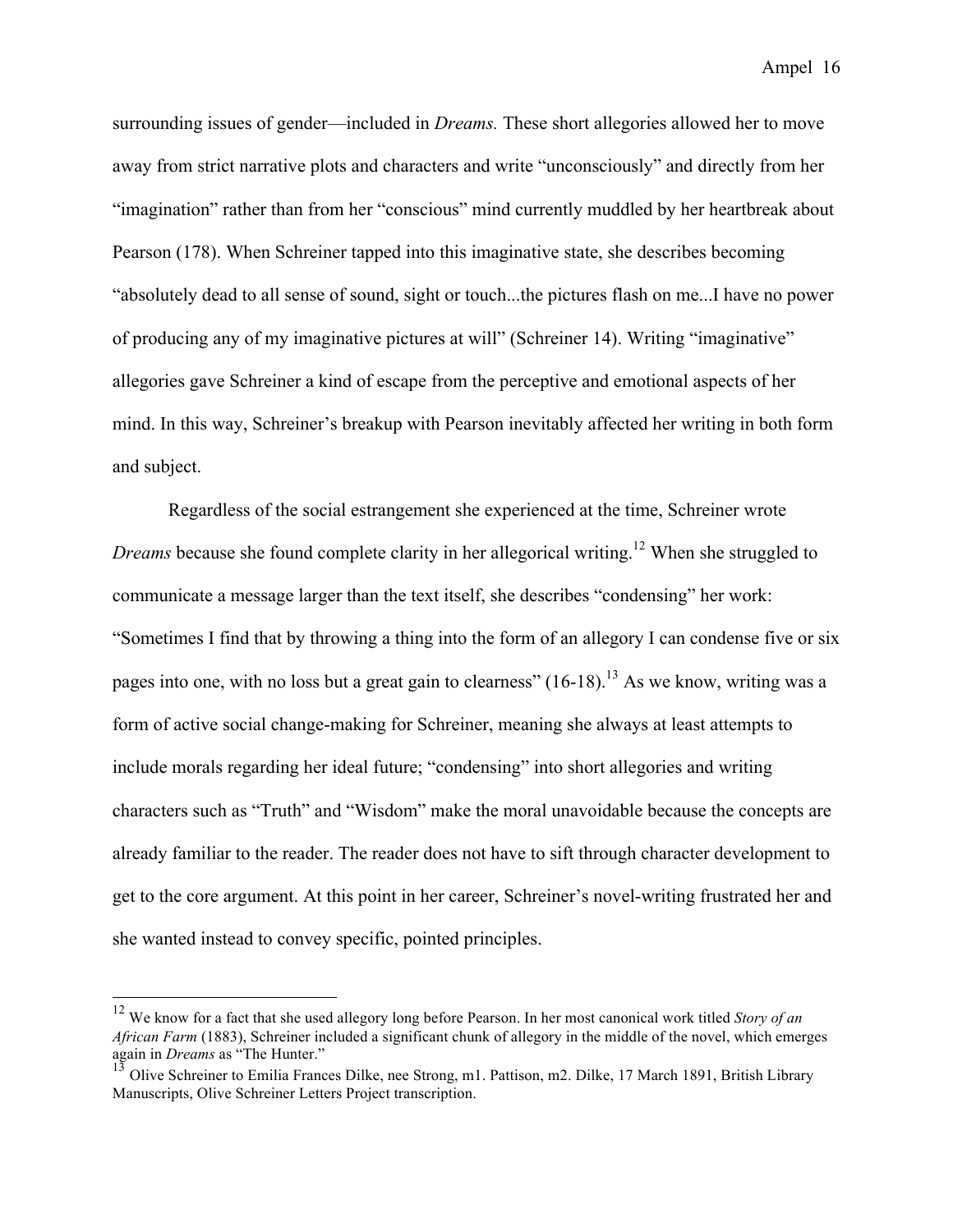Schreiner did not simply concentrate her stories into allegories, but she *beautifully* and *powerfully* imparted her ideals in *Dreams*. She fed her own "impulse" to "condense" while also appealing to the potential change-maker of her time through her allegorical stylistic choice. Schreiner claims that, originally, she wrote *Dreams* for "the rich—capitalists, millionaires and middlemen in England and America—and all high and mighty persons" (First and Scott 185). Schreiner wanted to use her allegorical messaging regarding socialism, gender equality, and inclusivity to reach those people deeply engrained in the capitalist system. In a review of *Dreams*, Schreiner's publisher and friend Fisher Unwin states that Schreiner's "new" voice "came from the heart to the heart" (qtd. in Black ms.). Through her "profoundly human" symbols and ideas "yet in no limited sense," Schreiner attempted to mold--or even enlighten--new change-makers (Unwin qtd. in Black ms.). Schreiner's morals are so universally "human" that they have the potential to touch *any* person, even the ones whose beliefs appear vastly different from her own.

Schreiner also wrote the allegories in *Dreams* with a sense of imperative action, inspiring already active social change-makers within various Victorian social movements. The unusual style of her writing demands more action from her readers on a literary level, which translates into physical action. Unwin states that her allegories ask for "assistance from the reader, for printed words in prose cannot become audible" in the way that they more easily do in poetry (qtd. in Black ms.). The reader must add a song-like rhythm to the allegorical prose to gain the full energy of the pieces. Allegory on its own also demands a great deal from the reader; the reader must decode and connect the various symbols the author deploys to reach the final message. Schreiner's allegories build to a goal, and she asks that her readers participate in the building process. Thus, Schreiner demands a kind of action from her readers—an action they are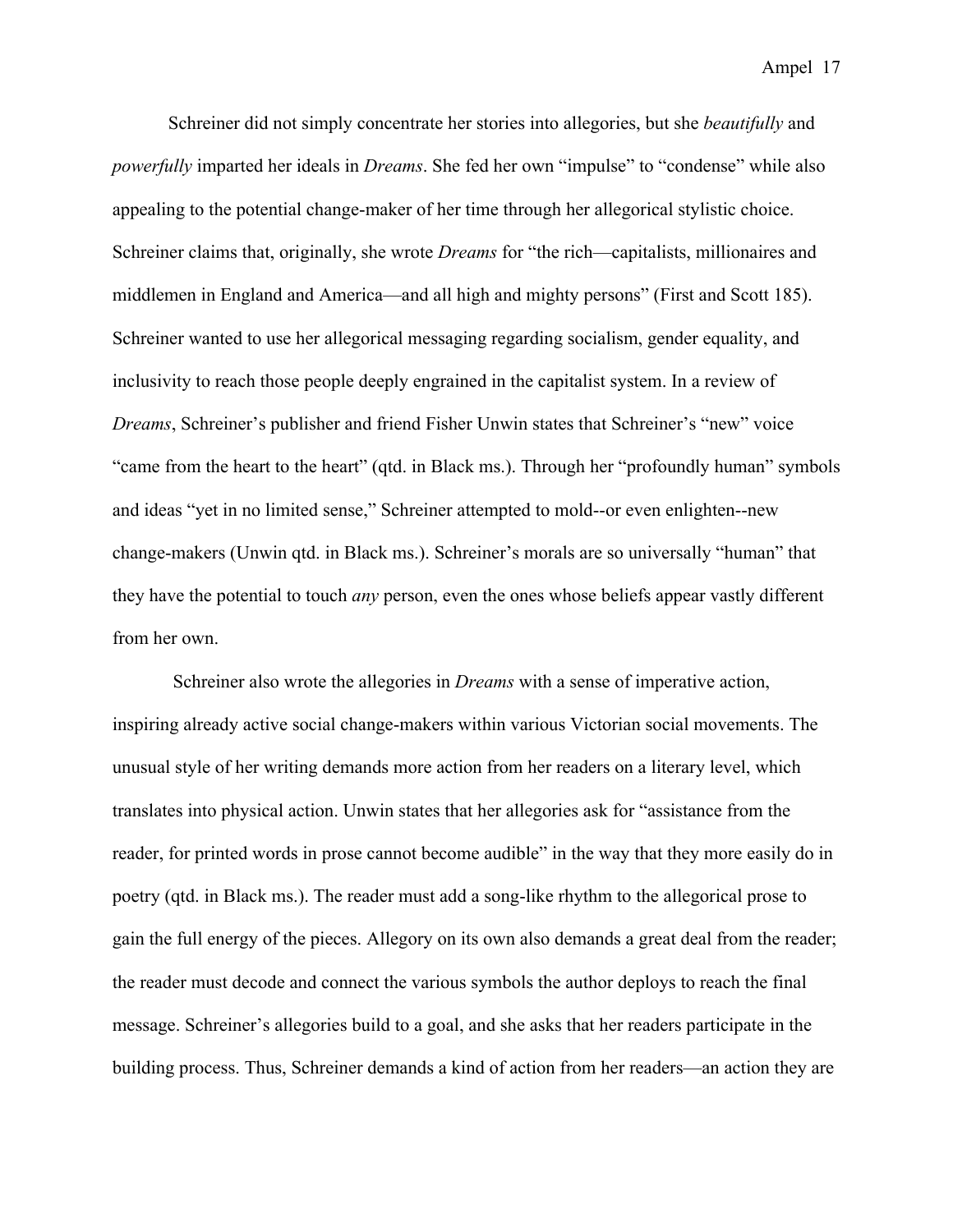not necessarily used to performing while reading. In particular, the British Suffragette Movement took up *Dreams* to ignite their own social change-making.14 Schreiner's *Dreams* are "her most deeply-felt 'message'" (Unwin qtd. in Black ms.), but they reach out to all of the various forms of humanity that exist in this world; they instruct and relate to current radical change-makers to further inform their work towards an ideal future.

I feel that it is important for me not only to contextualize the entire work of *Dreams*, but also to contextualize my specific selection of allegories in the broader work of *Dreams* as a whole. The most important dreams teach the reader about love, truth, and "the beautiful," which for Schreiner is "the work." The four dreams I have chosen encompass each of what I believe to be Schreiner's major qualifications for social change-making and social change-makers. Though Schreiner denies any teleological trajectory in *Dreams* other than chronological order, I see a clear argument. Throughout *Dreams*, Schreiner includes allegories that explain *how* to create social-change to most effectively reach an ideal future such as "A Dream of Wild Bees" and "The Hunter." She also incorporates allegories that exhibit *what* her ideal future looks like such as "The Sunlight Lay Across My Bed" so that anyone can recognize progress when they see it. Some of her allegories, including "Three Dreams in a Desert," even explain the *how* and the *what* simultaneously. Through each of these dreams, we can see that Schreiner does indeed *build* her argument for social change-making and concludes with a culmination of all of the preceding work: "The Sunlight Lay Across My Bed," her notion of Heaven on earth.

#### **Schreiner's Change-Makers: "The beauty is in the work"**

*Every suffering of our unhappy nature is only a seed of that divine harvest - Emily Brontë*

<sup>&</sup>lt;sup>14</sup> *Dreams* was so popular in socialist, suffragette, and pacifist circles that, by 1930, it had been reprinted twentyfour times (First and Scott 185).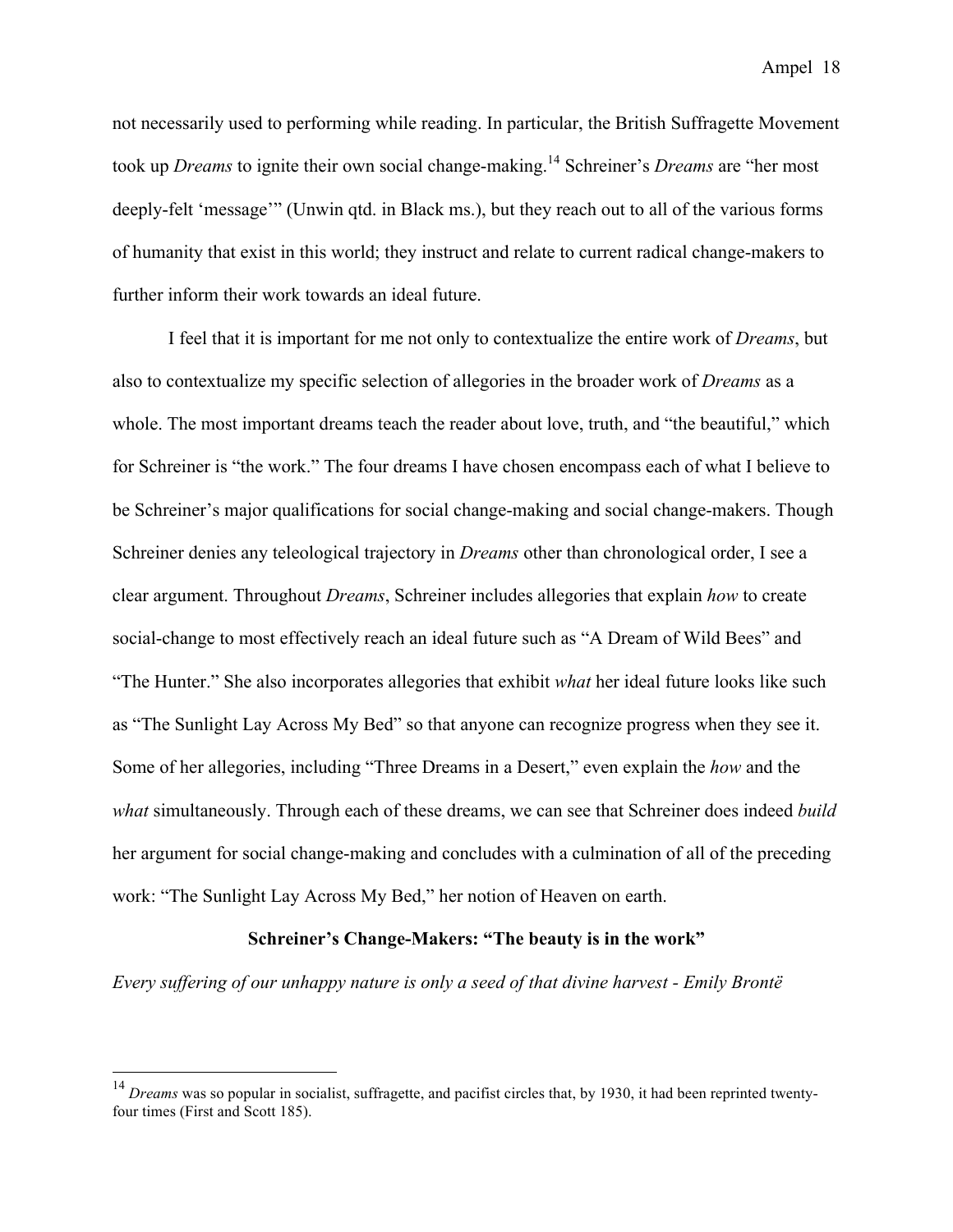The allegorical and metaphorical moments in Schreiner's *Dreams* contain a sub-textual commentary on social change and, more specifically, the attitudes and characteristics that are necessary to create social change. In the dreams titled "A Dream of Wild Bees," "The Hunter," and "Three Dreams in a Desert," Schreiner uses both her linguistic ability as well as her storytelling to create characters who make social change. These characters are selfless believers who constantly reach for an ideal future whether they reap the benefits of their hard work, or not; at the same time, she illustrates change-makers as independent idealists who are hungry for progress regardless of the voices of the current moment. In this way, Schreiner reveals that these characteristics must work together in order for successful change to occur.

In the dream titled "A Dream of Wild Bees," a mother chooses to allow a bee to touch her child that will make them believe that the ideal is real. Schreiner shows here that people trying to make societal change must be able to idealize and see beyond the status quo. The bee explains to the mother, "'For the man I touch there is a path traced out in the sand by a finger which no man sees. That he must follow. Sometimes it leads almost to the top, and then turns down suddenly into the valley. He must follow it, though none else sees the tracing'" ("A Dream of Wild Bees"). On the surface this quote illuminates Schreiner's independent, freethinking change-maker who sees the past attempts at paths that "no man sees" and creates new paths that still "none else sees." The ideal "no place" becomes visible to Schreiner's change-maker. However, Schreiner takes this quote further when we observe the mother and child relationship involved in this dream. Schreiner emphasizes the mother's choice of the perfect bee to touch her son because the mother is also a social change-maker. For Schreiner, a mother and a child are connected long enough for the mother to influence her child's values and core behaviors, but at a certain point the child goes on to live its own life. Knowing that the child is now "antenatal" or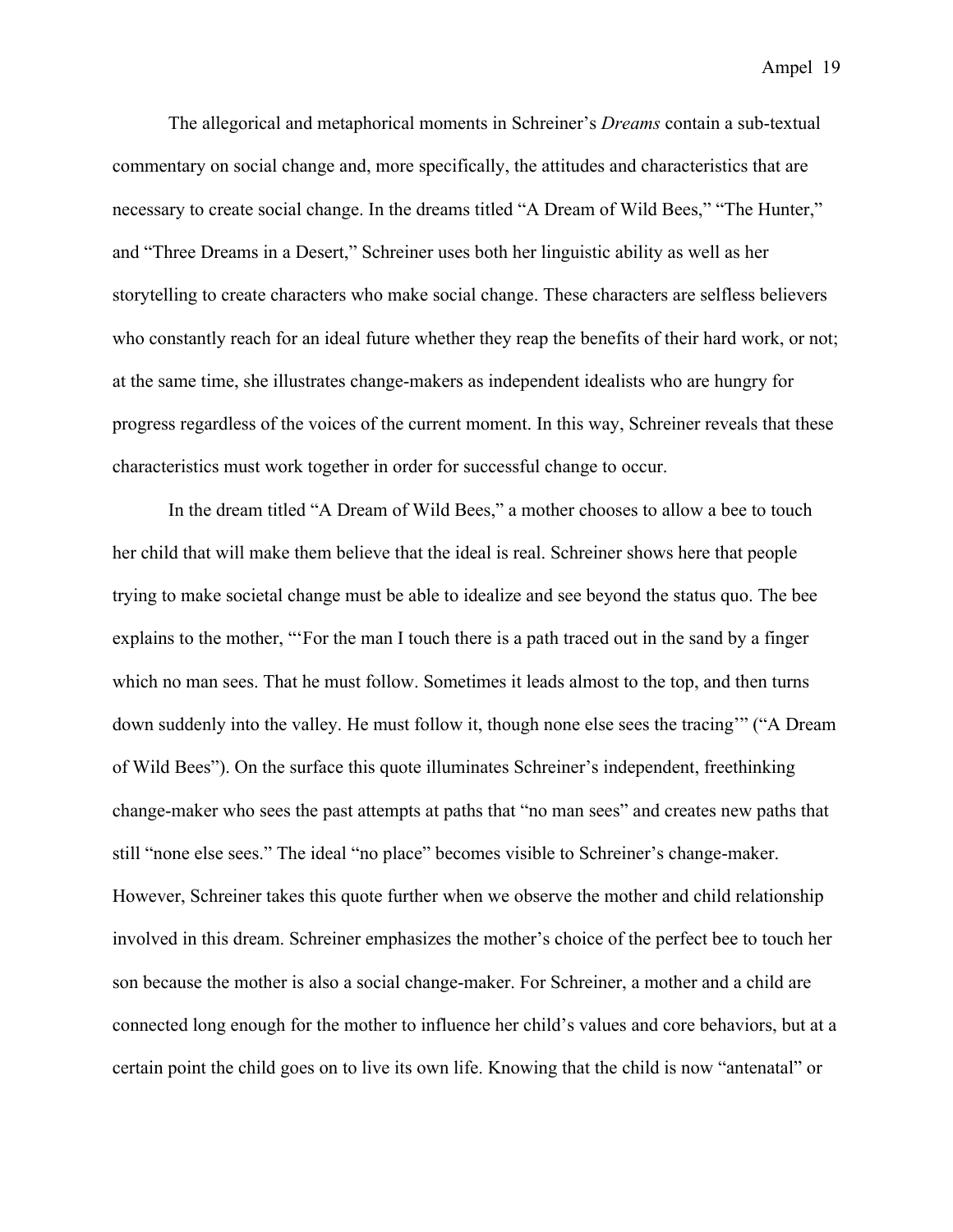still part of her, the mother can make the bee decision for it ("A Dream of Wild Bees"); however, she also knows that one day she will lose control of her child, and it will create paths that she cannot see; she will not necessarily see the results of her change-making. Thus, Schreiner uses "A Dream of Wild Bees" to argue not only the importance of looking forward to routes less travelled and seeing a society that others cannot yet fathom, but also that we can *teach* people to both envision and act on their conceptions of an unknown or ideal future. Although Schreiner did not receive a formal education herself, we know that she valued education, especially for potential social change-makers. Scholar Maria Antonietta Saracino explains that "In [Schreiner's] will she provided that sums should be set aside for a scholarship for [all] women at the South African College, Cape Town...as a key way to combat racism and war: [education] was a path which Olive Schreiner opened up for women in her fiction, essays, and personal life" (104). Providing free education for women specifically is a change-making act in itself, but this posthumous act further illustrates Schreiner's emphasis on education as a "tool" for future social change. In other words, Schreiner knew that education was a key to reaching an ideal future and underscored its necessity in every facet of her life, including her literature. For Schreiner, in order to progress forward, people must first learn from past social change-makers.

Schreiner also utilizes this mother/child duo to highlight the pertinence of simply dreaming as a social change-maker. In a way, the mother dreams so that her child can dream. She sleeps, "but she [feels] under her heart where the ninth child lay" ("A Dream of Wild Bees"). With her unborn child "under her heart," she dreams about this being inside of her one day unquestioningly searching for the ideal. The bees do not offer a chance for the mother to decide until she first dreams, which illustrates the necessity of dreaming as a first step toward social change. The mother takes the extra step of deciding on the bee, and therefore *acting* as a social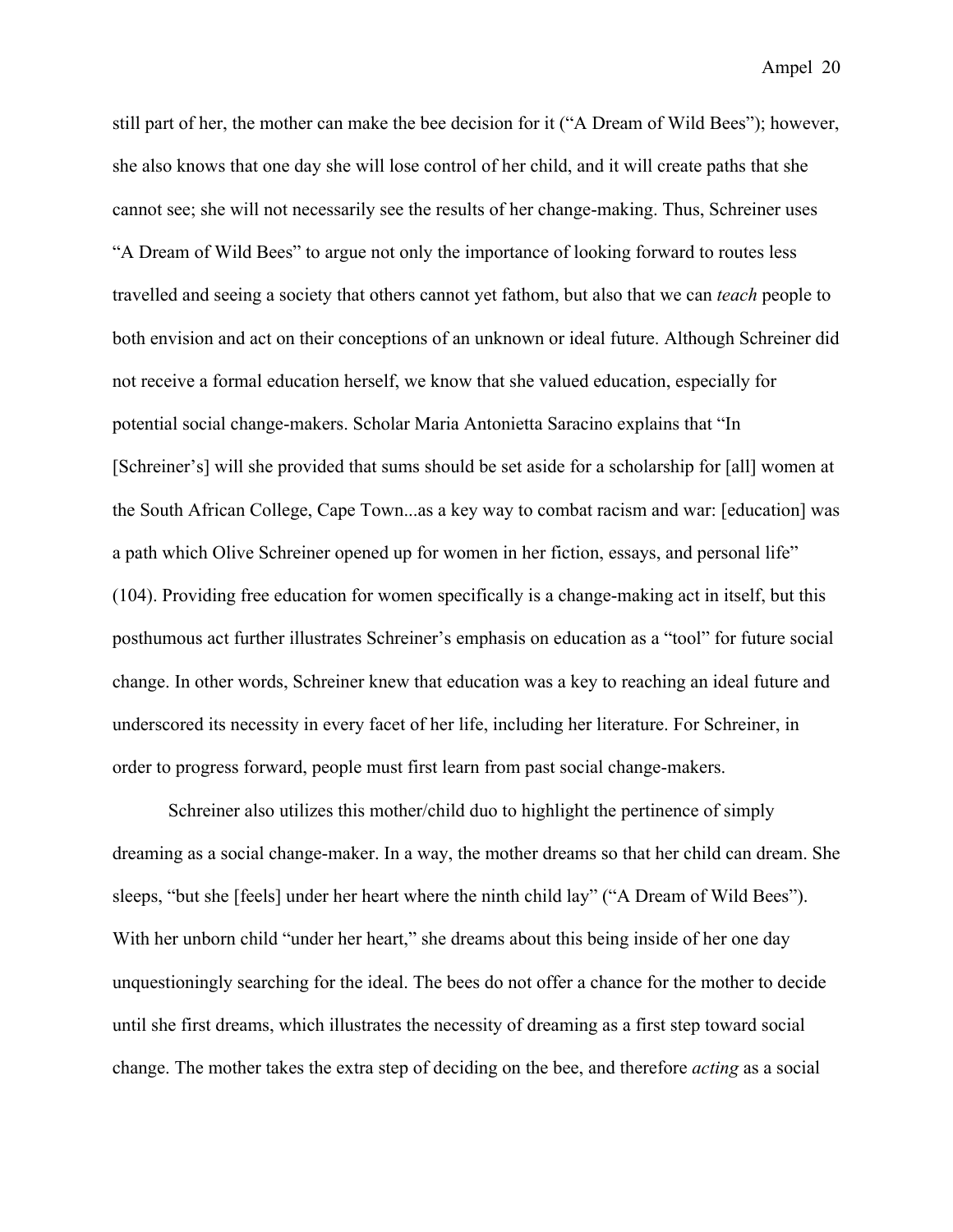change-maker. The mother's decision instantly gives her child the ability to dream themself: "But deep within her the antenatal thing that lay here had a dream. In those eyes that had never seen the day...was a sensation of light!...Light--that existed somewhere! And already it had its reward: the Ideal was real to it" ("A Dream of Wild Bees"). The mother's dream gives her child the opportunity to dream and define "light," or the ideal, long before they even leave the womb. Phrasing this perception of the ideal as a "reward" suggests that providing the ability to dream is a positive act worthy of compensation of some kind. Also, we can interpret "reward" as a gift, meaning Schreiner understands dreaming as not just a necessity, but an extraordinary ability given only to those especially deserving. In this fashion, Schreiner clarifies that, though this child will have little support in believing "the Ideal" is real, dreamers still create dreamers. The later path is lonely, but the commencement stems out of love.

Schreiner continues to write trailblazer figures in the dreams titled "The Hunter" and "Three Dreams in a Desert." In these dreams, she contends that a change-maker must not only idealize and see what others do not see, but also block out any temptation to remain within the current society's constrictions. In the dream "The Hunter," the character physically shields his body from the opinions of the people around him. This moment occurs towards the middle of the dream when the main character, the Hunter, releases all of the birds he catches after receiving word from Knowledge that these birds come from the "brood of Lies" ("The Hunter"). When the village people hear of this and begin stoning him, the Hunter leaves for the woods and "burie[s] his face in his hands" ("The Hunter"). The act of using his hands as a barrier between himself and the villagers shows his resistance to their taunts. Later, the Twins of Seduction try to distract him from his journey to find the bird of truth. When he refuses them, Schreiner uses almost the same language to describe the Hunter. He again "cover[s] his face with his hands," physically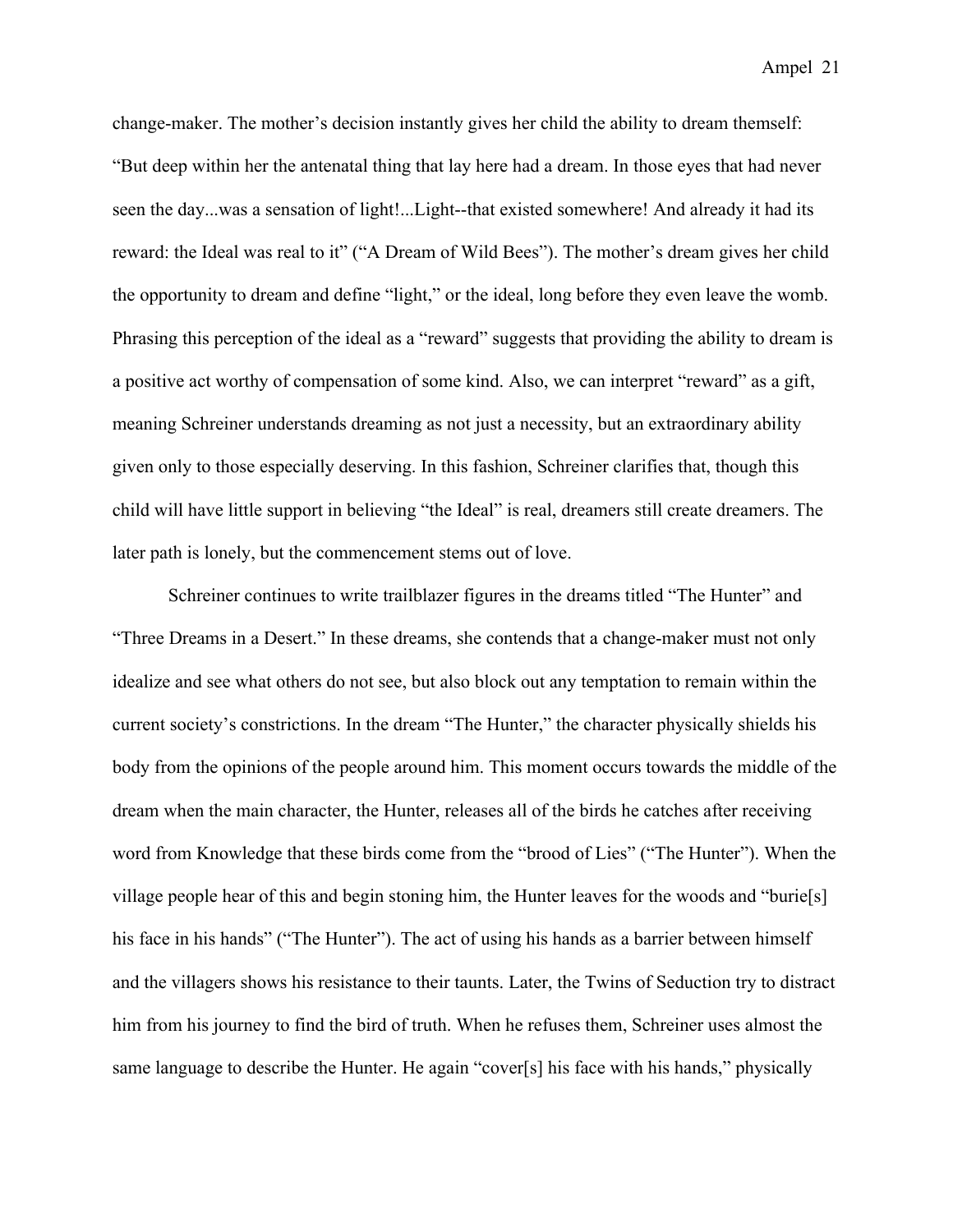dispelling these falsities from his own body ("The Hunter"). Schreiner's sheathing of the Hunter's "face" specifically in both instances further illustrates her emphasis on the mind; invalidity and falsehoods attempt to infiltrate the brain where humans *imagine* and *dream*, so barricading their entry is essential to change-making. Through the repetition of this character's defensive action, Schreiner celebrates change-makers protecting themselves from the deleterious influence of the status quo.

Schreiner synthesizes the idealistic nature of change-makers with their physical defense mechanisms in the dream "Three Dreams in a Desert." Schreiner integrates these two ideas in the written conversation between the principal character in this dream and the character called Reason. During this dialogue, the main character tells Reason that she is searching for the land of Freedom; however, she explains, "I see nothing, but sometimes, when I shade my eyes with my hand, I think I see on the further bank trees and hills, and the sun shining on them!'" Reason then replies, "'That is the Land of Freedom'" ("Three Dreams in a Desert"). This is a salient moment in the dream, and it drives Schreiner's overall argument home because the main character imagines the "Land of Freedom" and does not realize that she has been looking at it already. However, the key part of this quotation is that the only time her ideal becomes real is when she "shades" her eyes with her hand, repelling outside forces and using only her own lens to see; the physical defense transforms into change-making offense. It is also important to mention that "Reason" is the one advising the main character, meaning, to Schreiner, these actions are logical and correct. In this way, Schreiner claims that only after someone rejects the norms of the outside world will freedom reveal itself; attaining societal freedom requires searching, but also sheltering.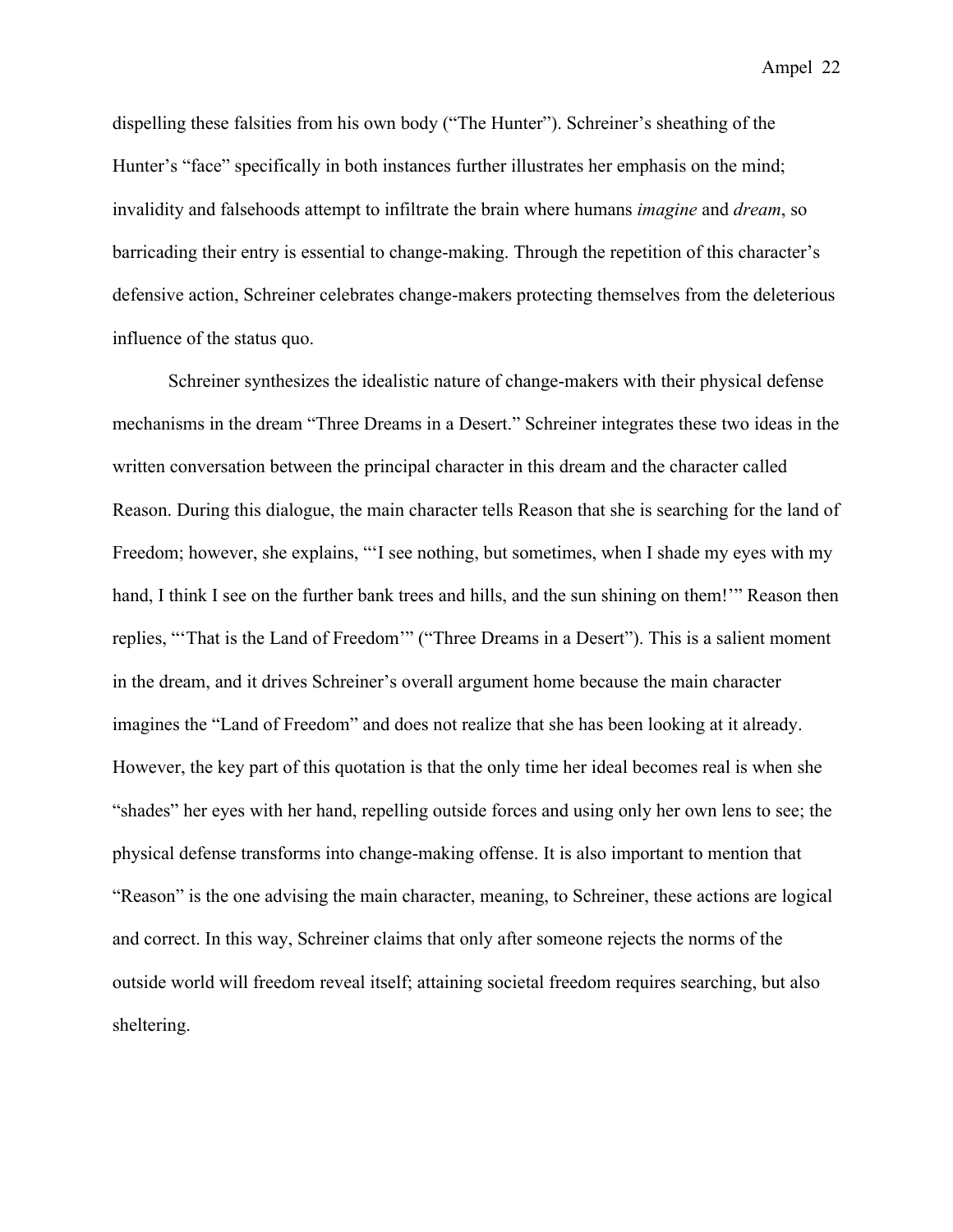Along the same vein, Reason instructs the same character to rid herself of her old clothing. The character then "threw from her gladly the mantle of Ancient-received-opinions she wore, for it was worn full of holes" ("Three Dreams in a Desert"). Through the act of stripping this character of "Ancient-received-opinions," Schreiner argues that a hopeful change-maker cannot reach their goals of a different and better future unless they reject the current norms of society. Even further, Reason allows the woman to keep "one white garment that clung close to her" that the garments of "Ancient-Received-opinions" had been covering up; her pure unfiltered beliefs rooted in *truth*. Ridding herself of societal norms reveals the truth that she always knew deep down. To Schreiner, these characters succeed where others fail because when voices tempt them into thinking they are wrong, they do not listen and continue on their journey because they know that they carry truth with them.

 Based on Schreiner's argument within these dreams, once the change-maker idealizes their improved society and protects—or frees—themselves from current societal rules, they must individually persevere to help future generations; they do this knowing that they may not make it through to reap the benefits they make possible. First, Schreiner wants the reader to understand that by separating themselves from the influences of current society, the change-maker must do their work individually. We can see this in "A Dream of Wild Bees" when the bee clarifies to the mother that her child will be able to see the ideal far-off "light" of the future only if "'The thing he loves [does] not journey with him; he must travel alone'" ("A Dream of Wild Bees"). Within this instance of the dream, Schreiner embeds a central aspect of her argument, which is that even the people and things change-makers love the most can hinder their progress. By writing that the child will one day have to give up the "thing he loves" in order to reach a brighter future, Schreiner drives her claim that the change-maker must make this voyage without outside forces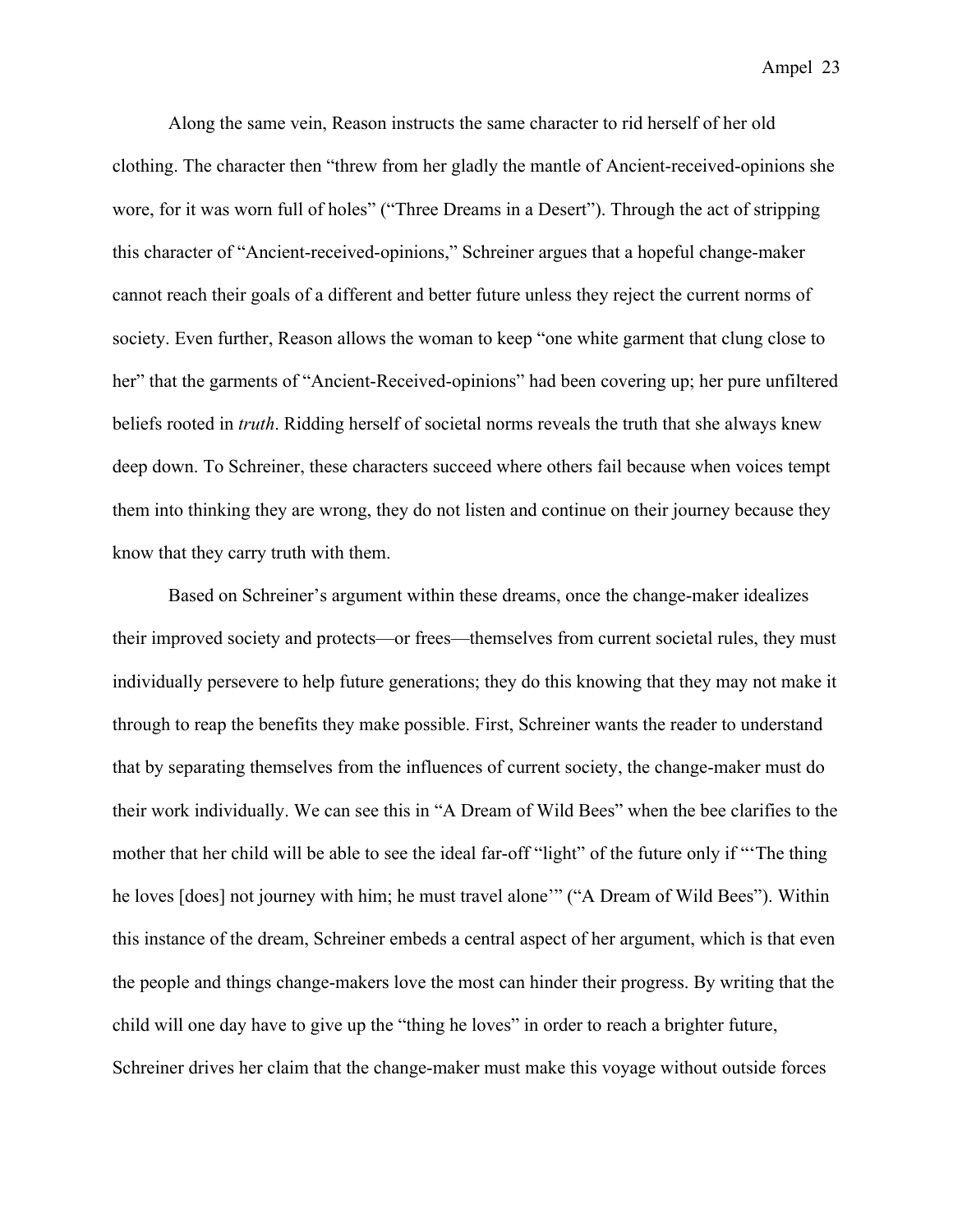muddling their vision. Schreiner's employing of this character clarifies that nobody else will know about the person's individual voyage. In fact, they often will not receive loving support, yet they will continue on for the betterment of society because helping *others* becomes their life mission.

 As the lone change-maker continues imagining an improved future, they begin to realize that they may not live to see their alterations implemented; however, this need not discourage them, but instead motivates them because of their craving for social progress. Schreiner exemplifies this mindset in "The Hunter" as the Hunter finishes his quest to find the bird Truth:

'I have sought…for long years I have labored; but I have not seen her; now my strength is gone. Where I lie down worn out other men will stand, young and fresh. By the steps that I have cut they will climb; by the stairs that I have built they will mount. They will never know the name of the man who made them…But they will find her, and on my work; they will climb, and by my stair! They will find [Truth], and through me!' ("The Hunter")

This passage supports Schreiner's argument regarding people who make social change; it characterizes the change-maker (in this case, the Hunter) as a selfless person who cares only that future generations will "mount" and "climb" the literal or metaphorical "stairs" they build. The Hunter knows that later generations may not give him credit for his work, but this does not faze him because he recognizes that his strength and dedication will eventually help future generations find the bird and concept of "Truth." The Hunter's drive to leave a path and help others find "Truth" reflects Karl Pearson's (Schreiner's ex-lover of sorts) description of "the freethinker." To Pearson, the freethinker "'must stand on the slope of his century and mark what the past has achieved...still better if he himself is working for the increase of human knowledge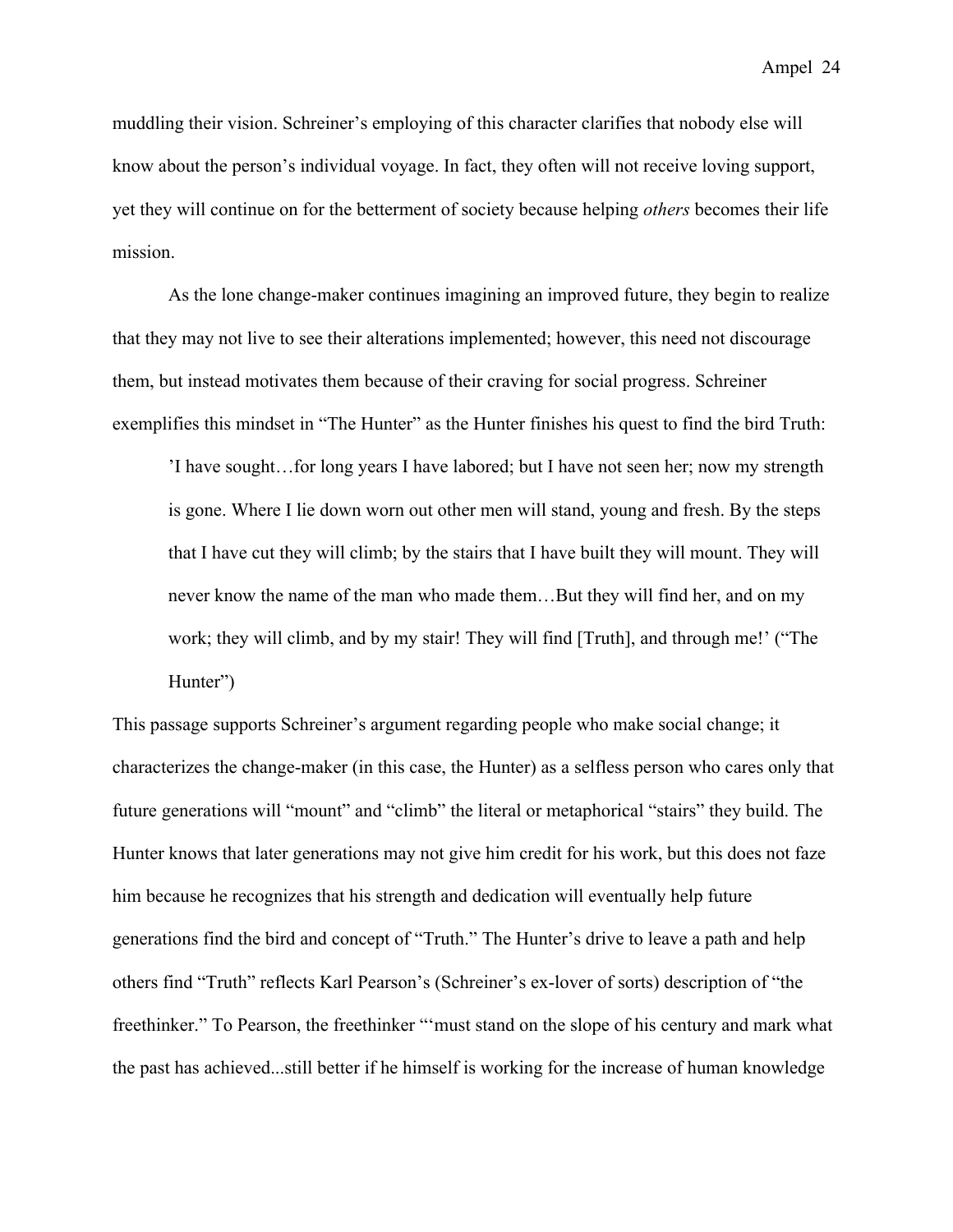or for its spread among his fellows'" (qtd. in First and Scott 286). In her writing of "The Hunter," Schreiner shows the reader one version of the epitome of the driven and independent change-maker whose only desire at the end of their life is to lead people of the future down a more honest and "knowledgeable" path. The Hunter even climbs a "slope" just as Pearson suggests the freethinker must do. Knowing that Schreiner was a freethinker herself, we can apply Pearson's notion of the freethinker to The Hunter himself. As the hero of this dream, the Hunter's character further underscores Schreiner's own beliefs in this freethinking archetype of social change-making.

Schreiner continues to epitomize her change-maker in the main character of the dream "Three Dreams in a Desert"; however, instead of using the mere existence of this character to make her case regarding social change, she utilizes active and strong language to highlight the woman's courage as she fights to improve society for younger generations. As mentioned earlier, the character in this dream consults with the human embodiment of Reason and searches for the "Land of Freedom." During her search, the woman hears a loud noise. Reason and the narrator explicate, "'They are the feet of those that shall follow you. Lead on… And, of those that come first, some are swept away, and are heard of no more… They make a track to the water's edge'" ("Three Dreams in a Desert"). Even after hearing this, "the woman grasped her staff. And I saw her turn down that dark path to the river" ("Three Dreams in a Desert"). Schreiner writes this woman as determined, brave and fearless. When Reason tells her that the entire human race will "follow her" and that she must "lead" the creation of the path toward this "Land of Freedom," she "grasps" her "staff," or resources, and heads into the "dark" and unknown. Even though the woman knows this could be a difficult and possibly dangerous journey for herself specifically, the character strongly and intentionally hoists the tool. The female character also knows that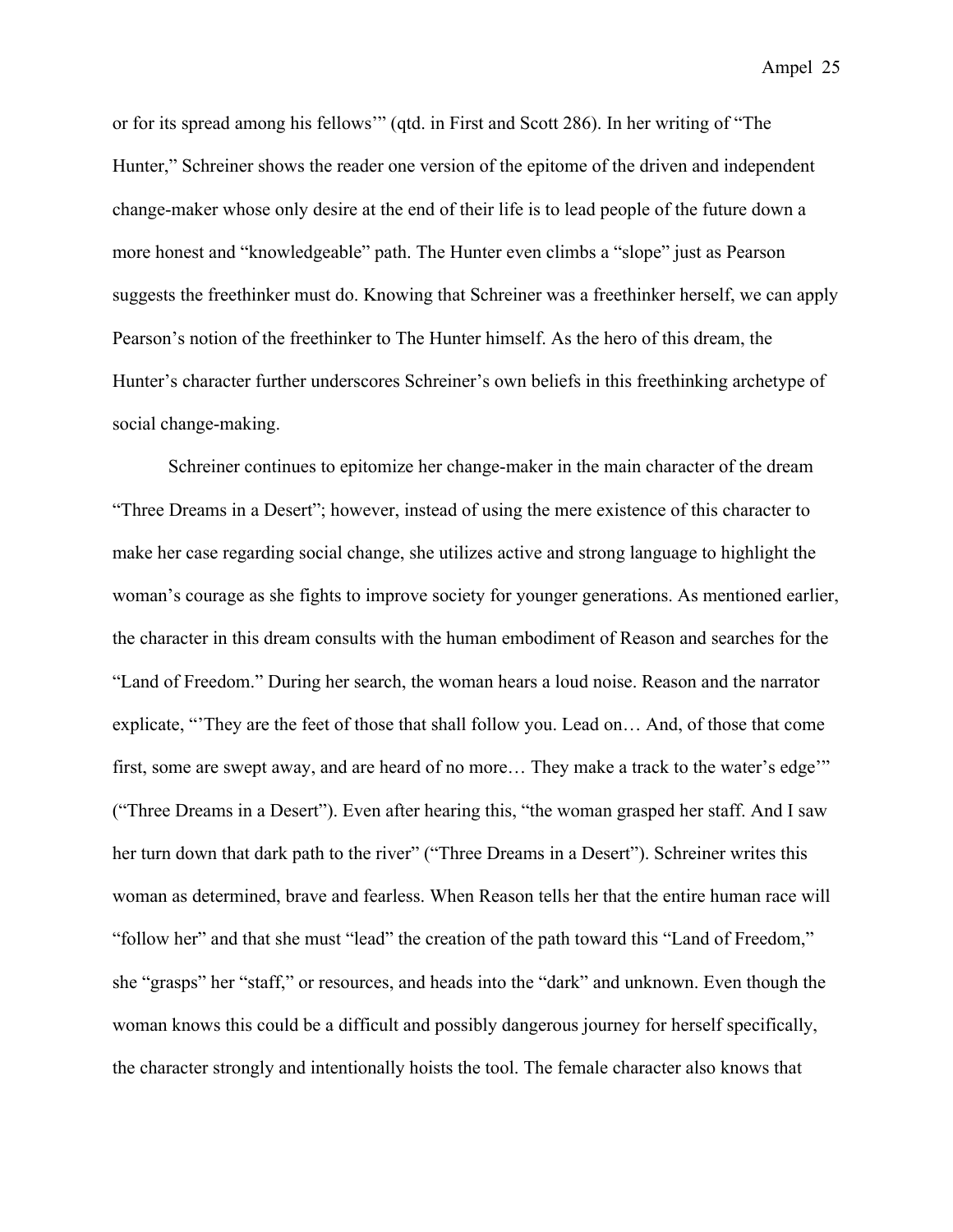since she is the first to go, she will probably only help to create the "track" for others, and she herself will not make it to freedom. The fact that Schreiner uses verbs such as "grasp" and "lead" in the midst of struggle and darkness illustrates her emphasis on strength and courage in sacrificial moments. Liz Stanley reinforces this point: "The important thing for [Schreiner] was the attempt...and not success narrowly defined. The attempt is a beginning, and beginnings make things easier for all [social change-makers] who come after" (238). Schreiner understood the difficulty of "beginning" social change because the initial social change-maker is alone in inspiring and leading others to follow them, which is why Schreiner accepts the attempt as "success." Schreiner clarifies her point as the character in the dream initiates progress knowing she will most likely die before reaching the Land of Freedom; however, she sacrifices herself nobly and willingly for the rest of society as Schreiner herself did.

All of the work, the labor, the suffering is only a small price for the social change-maker; feeding "that divine harvest" or the eventual result of an ideal future is the only act that matters (Brontë 266). Though the change-maker may not see or experience the "divine harvest," they can relish their contributions towards constructing the ideal. The beauty is in the work or the building because the beauty is in the act of creating change itself.

#### **The Ideal Becomes Real**

Schreiner's dreams "A Dream of Wild Bees," "The Hunter," and "Three Dreams in a Desert" teach us how to act as effective social change-makers; "The Sunlight Lay Across My Bed" illustrates, in detail, Schreiner's Hell and Heaven. Her Hell is the threat of doing nothing and remaining satisfied with our current situation, and her Heaven is the result of social changemaking. In her description of Heaven, Schreiner employs many of the same concepts from the earlier allegories. For example, she names the bridges that lead to Heaven "Good," "True," and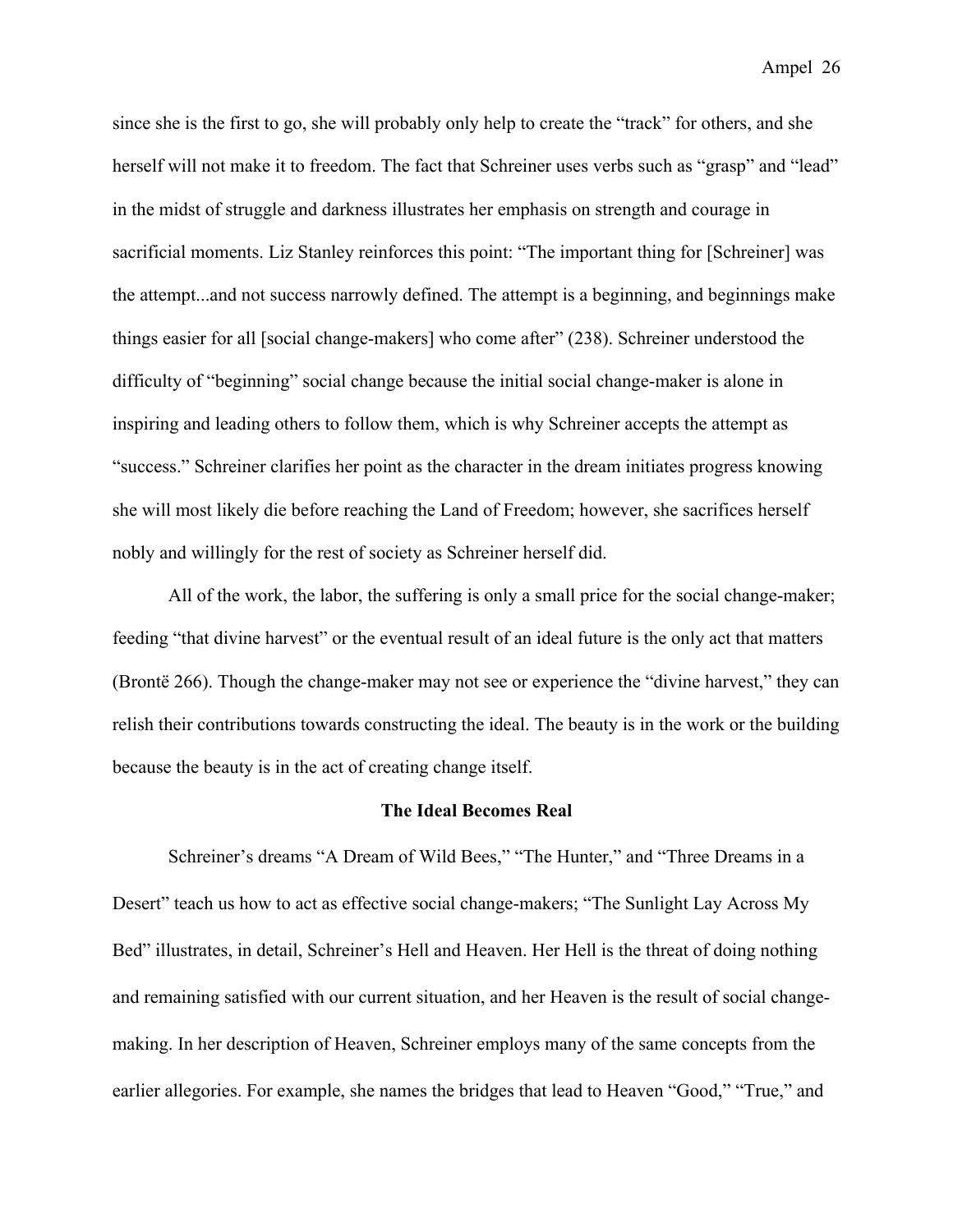"Beautiful," except the "Beautiful" bridge remains invisible to the narrator until they "climb it," for "the beauty is in the work." These bridges are the baseline qualities of change-makers and a better future that Schreiner explains in the other dreams, but she builds on them in the culminating dream, just as social change-makers must build on the work of past change-makers. For this reason, I will focus on Schreiner's conception of Heaven versus her conception of Hell. In this dream, we taste the ideal through Schreiner's melodic description of her requirements for a Heaven on Earth.

The exceptional poetic tone of this particular dream within the larger work of *Dreams*  distinguishes it from the rest of the allegories, both highlighting its significance in the grander mission of change-making and suggesting the difficulty of attaining a Heaven such as the one Schreiner shows us. An example of Schreiner's powerful poetic language occurs when she transitions from describing Hell to describing Heaven. The narrator shades their eyes just as the narrator does in "Three Dreams in a Desert" in order to see the "far off" land of Heaven:

Far off across the sand, I saw two figures standing...they looked out across the desert sand, watching, watching, watching...And, further and yet further, in the evening light, I looked with my shaded eyes. Far off, where the sands were thick and heavy, I saw a solitary pillar standing...Further, yet further, as I looked across the desert, I saw the sand gathered into heaps. ("The Sunlight Lay Across My Bed")

Schreiner first uses rhythmic repetition of words such as "watching," "far off," and "further," which both creates a musical quality in her writing but underscores the "far" distance of Heaven currently. A person has to shade their eyes from outside forces, "watch" triple the usual amount, and look "further" quadruple the usual amount in order to briefly see Heaven.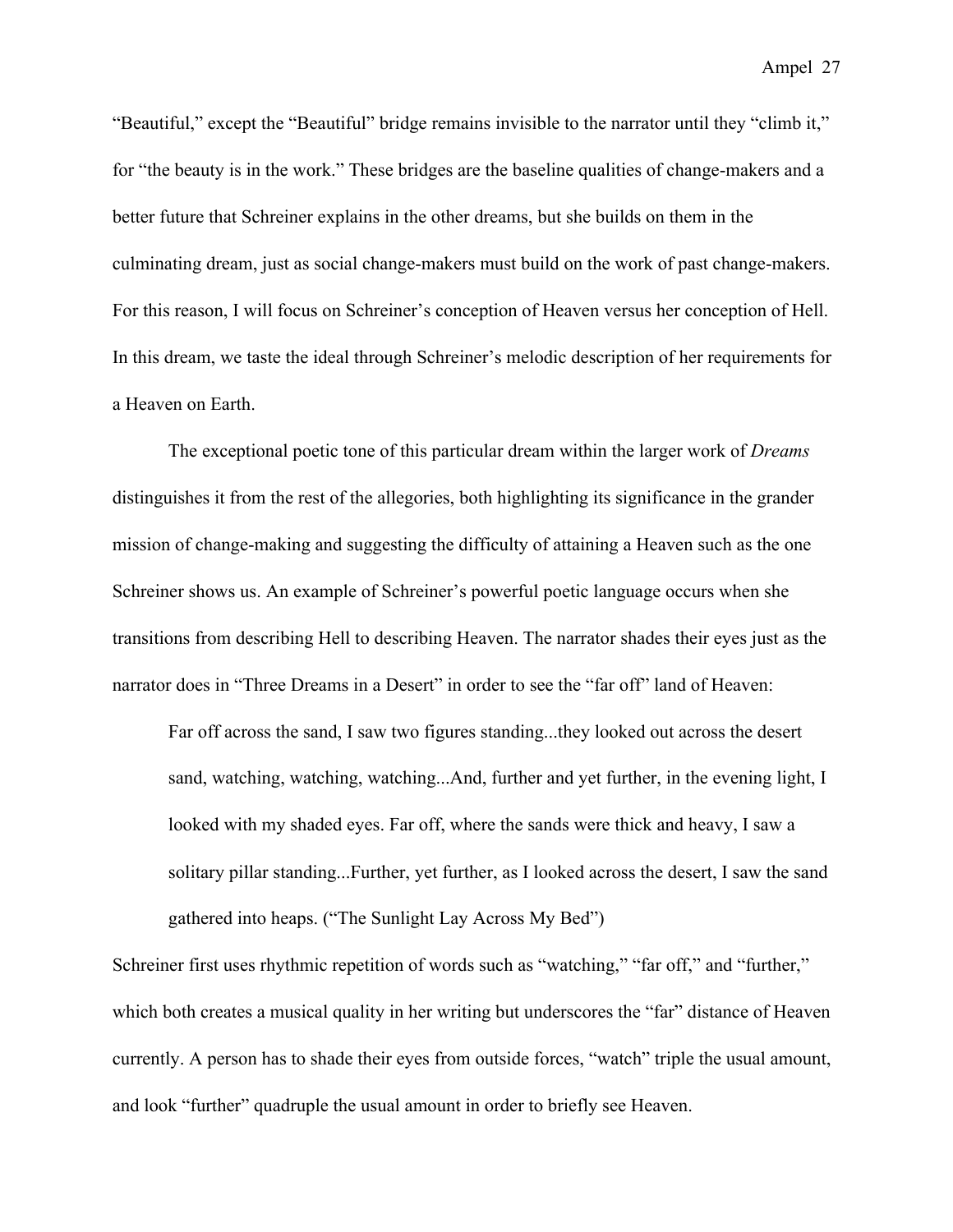In his review of *Dreams*, Unwin agrees that Schreiner's writing of "The Sunlight Lay Across My Bed" stands out amongst the other allegories. He states, "None of the other allegories is written in quite so lyrical a prose as this" (qtd. in Black ms.). He also calls Schreiner's writing "a daring experiment in the direction of a more vocal prose" (qtd. in Black ms.). Unwin sees the musical quality of this dream as even more experimental than the rest of the allegorical works in *Dreams*. Therefore, this kind of "lyrical" and "vocal prose" is more courageous, more divergent from Victorian writing norms, and most importantly, more radical than Schreiner's own preceding allegories in *Dreams*. Schreiner's stylistic choice accentuates the strength of "The Sunlight Lay Across My Bed" as the goal of social change-makers.

Schreiner poetically lists a series of characteristics required in her ideal future within this concluding allegory. Initially, she stresses Heaven's inclusiveness and selflessness through God's explanation of Heaven as a space. God tells the narrator, "'All Heaven is one'" ("The Sunlight Lay Across My Bed"). Schreiner's undoubted faith in a unity of the universe shows through here. For Schreiner, equality and unity among not just "all" *people* but every single *thing* exists in Heaven. Even further, God clarifies that "Heaven has more doors than one, and they are all open," so that more people have the opportunity to enter at any time ("The Sunlight Lay Across My Bed"). That is to say, Heaven does not close its doors on people, no matter their race, class, or gender. In fact, Heaven acknowledges and celebrates difference. For instance, the physically disabled "shine brighter than anything" ("The Sunlight Lay Across My Bed"). Instead of facing discrimination, everyone sees people with disabilities as *special*, holding positive connotations. The able-bodied people of Heaven "kiss" and selflessly "carry" the people with physical disabilities who cannot walk while the people with disabilities selflessly share their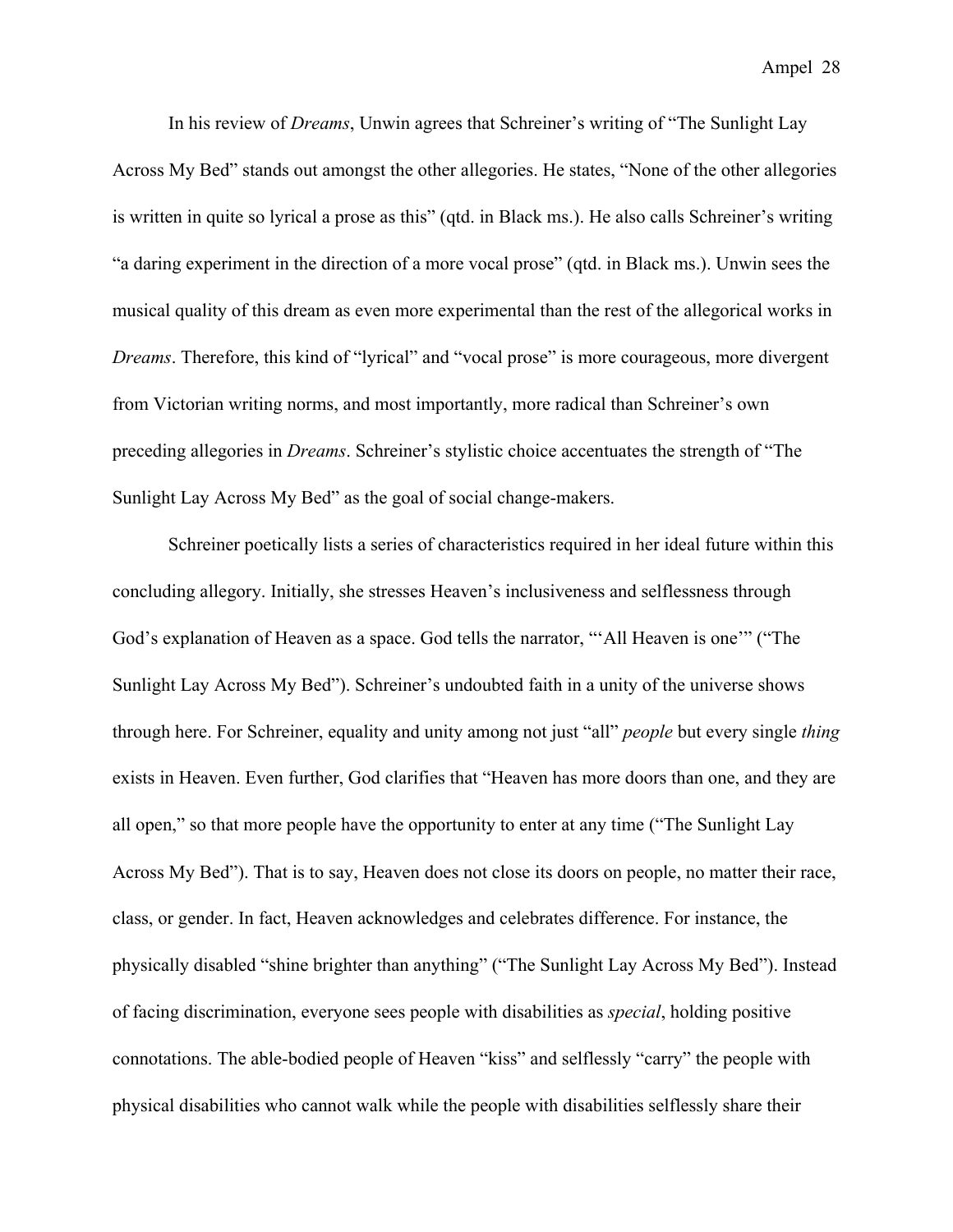bright light or gifts with "things that need much heat" ("The Sunlight Lay Across My Bed"). Schreiner illustrates a cycle of inclusivity and selflessness; the people of Heaven recognize and embrace "societal others," which then leads the "societal others" to reciprocate by sharing their gifts with the whole of Heaven. Each person has something unique to offer, and everyone accepts their contribution with open arms, only to one day repay that person with their own contribution. By writing this cycle, Schreiner suggests that Heaven's intersectionality is actually the reason for its unity.

Another characteristic of Schreiner's Heaven is that everyone shines "bright." More specifically, Heaven as a whole is enlightened. Light emerges multiple times throughout the allegory, but one such case occurs in an exchange between the narrator and God:

There was a pale clear light; and I saw it came from the rocks and the stones...And after a while it began to grow brighter… I asked God if the sun were not going to rise. God said, "No; we are coming to where the people are"...And as we went on it grew brighter and brighter till it was burning day. ("The Sunlight Lay Across My Bed")

Schreiner builds her Heaven using repetition again, but this time with the word "brighter." Light shines from the "stones," but it shines "brighter" the closer the characters get to the *people.* The people in Heaven are so enlightened that they "burn" as bright as the sun; everything is unified in Heaven, but the people act as the life force. Schreiner builds with words just as her social change-makers build for a better future.

Relatedly, the word "enlightened" often relates to religion, but in Schreiner's case it refers to "having or showing a rational, modern, and well-informed outlook" (*Oxford English Dictionary*). In other words, Heaven's people are intelligent and wise, therefore making smart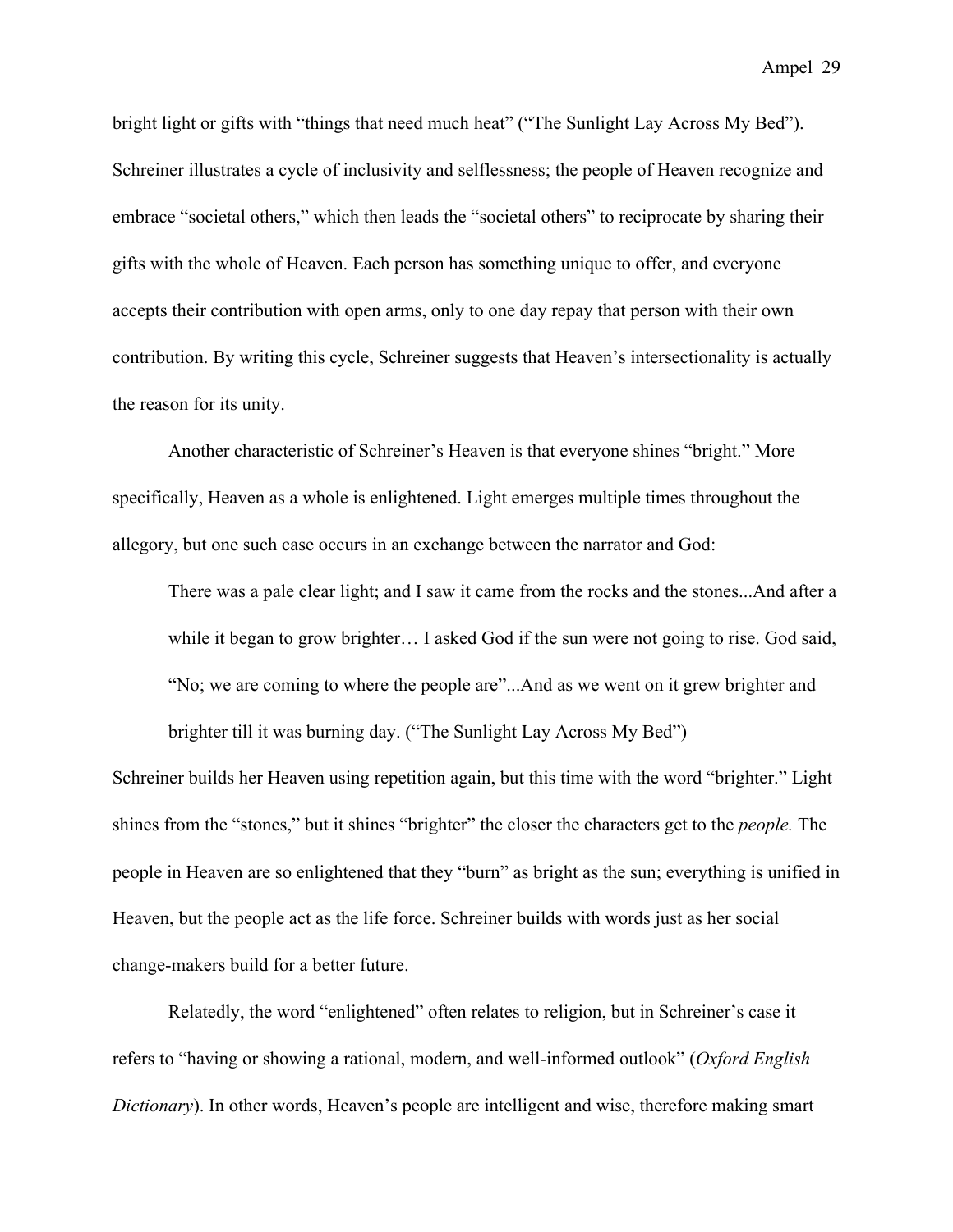decisions and acting accordingly. Schreiner emphasizes the "enlightened" bright light that the people of Heaven exude to defend their behavior; she wants her readers to accept her Heaven as the ideal because it is her answer for reaching the ideal in future generations.

The final essential quality in Schreiner's Heaven is a labor-intensive and laborappreciative environment. In the dream, the narrator comes upon a group of laborers digging for stones to fill an outline of a crown. The narrator asks God, "'But what does each man gain by his working?'" God replies, "'He sees his outline filled.'" ("The Sunlight Lay Across My Bed"). The only payment that the laborers need is evidence that they have done their part. Also, the stones "'which are last set cover those which were first...They are covered, but not hid. The light is the light of all. Without the first, no last" ("The Sunlight Lay Across My Bed"). This quote is reminiscent of "The Hunter" who leaves behind his stairs to simplify the quest for Truth in the next generations. Change-makers must recognize and appreciate past change-makers' work because they "all" share the mission for social-change. Though they cannot solely rely on the "first" stone, every piece of work is valuable. Seeing the evidence of others' work as well as their own also motivates the men to labor *more.* Even the narrator who merely observes the laborers feel a "great longing" to participate and "'see the crown grow'" ("The Sunlight Lay Across My Bed"). The narrator does not want to see the complete picture of the crown lit up, but instead they simply want to watch the process of growth. Schreiner again calls attention to the social change-maker struggling and building towards social-change, knowing that they will likely not see the final image of change. In Schreiner's Heaven, people understand and long to find beauty in their work.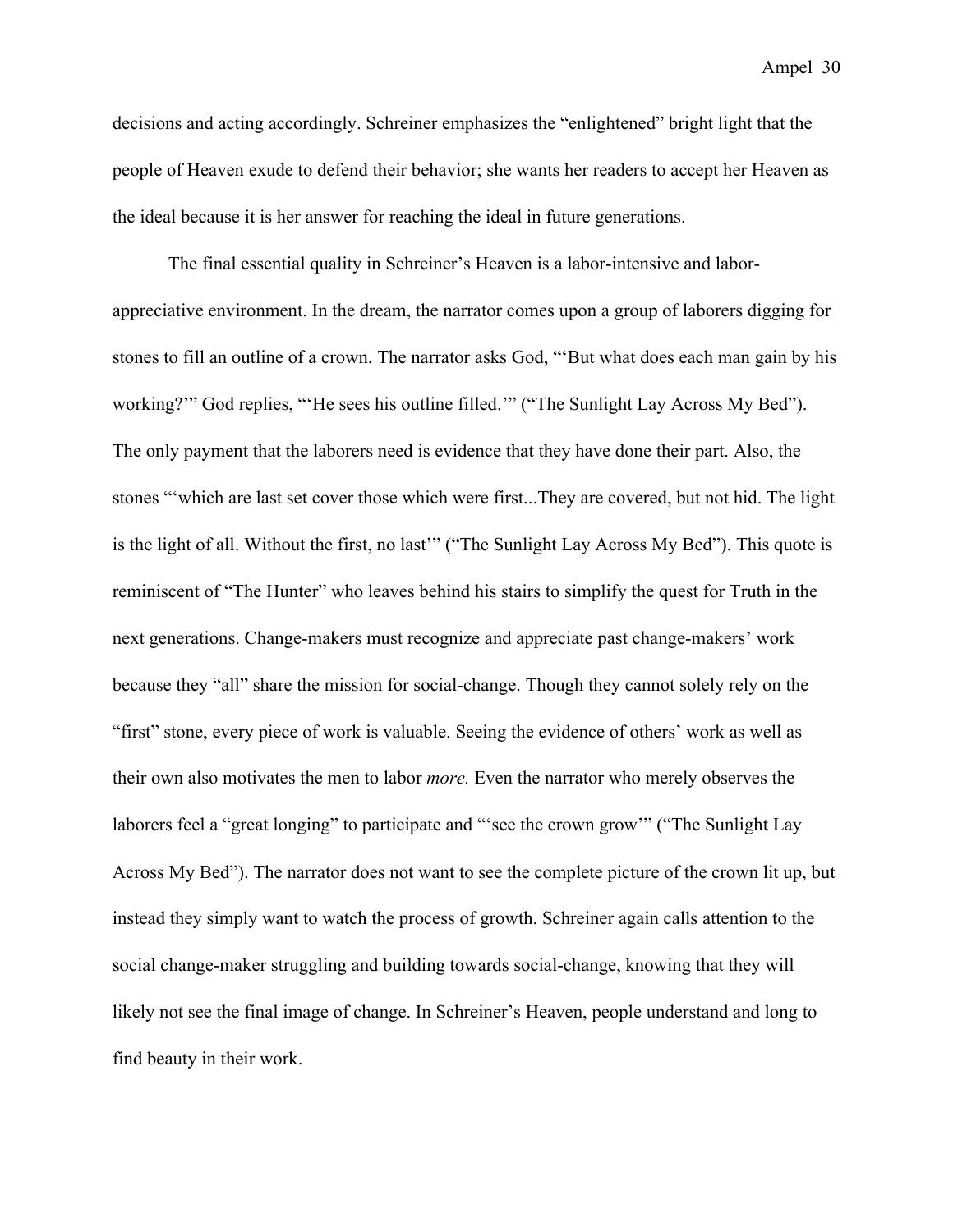"The Sunlight Lay Across My Bed" weaves the preceding change-making concepts together from the other dreams, providing a feeling of resolution, but also leaves us to spring to action. In the last few passages of the dream, the narrator wakes up from their dream and returns back to Earth from Heaven. They hear all different types of "men and women...beat[ing] their feet on the pavement" ("The Sunlight Lay Across My Bed"). At first, the narrator "could not bear the long day before" them, but then

suddenly, [the narrator] heard [the men and women] cry loud as they beat, "We are seeking!--we are seeking!--we are seeking!" and the broken barrel-organ at the street corner sobbed, "The Beautiful!--the Beautiful!--the Beautiful!" And my heart, which had been dead, cried out with every throb, "Love!--Truth!--The Beautiful!--the Beautiful!" I laughed. I rose. I was glad the long day was before me. ("The Sunlight Lay Across My Bed")

Essentially, this passage argues that if we *listen* to what Earth offers us, Heaven exists right in front of us, just as "The Land of Freedom" stood right in front of the narrator in "Three Dreams in a Desert." Significantly, the narrator finds "Love," "Truth," and "The Beautiful," Schreiner's most prized qualities in social change-making, within earthly items and earthly people. Similar to the moment Schreiner found herself surrounded by nature and realized the unity of the universe, the narrator feels a unity within all earthly entities. The narrator laughs with glee at Love, Truth, The Beautiful, and Heaven existing within the world that they know. The journey is "long," but the notion that Heaven on Earth is possible excites them. Schreiner knows that attaining the ideal future with our earthly tools is not easy, but through this dream, she contends that if we remain vigilant, we can create our own Heaven.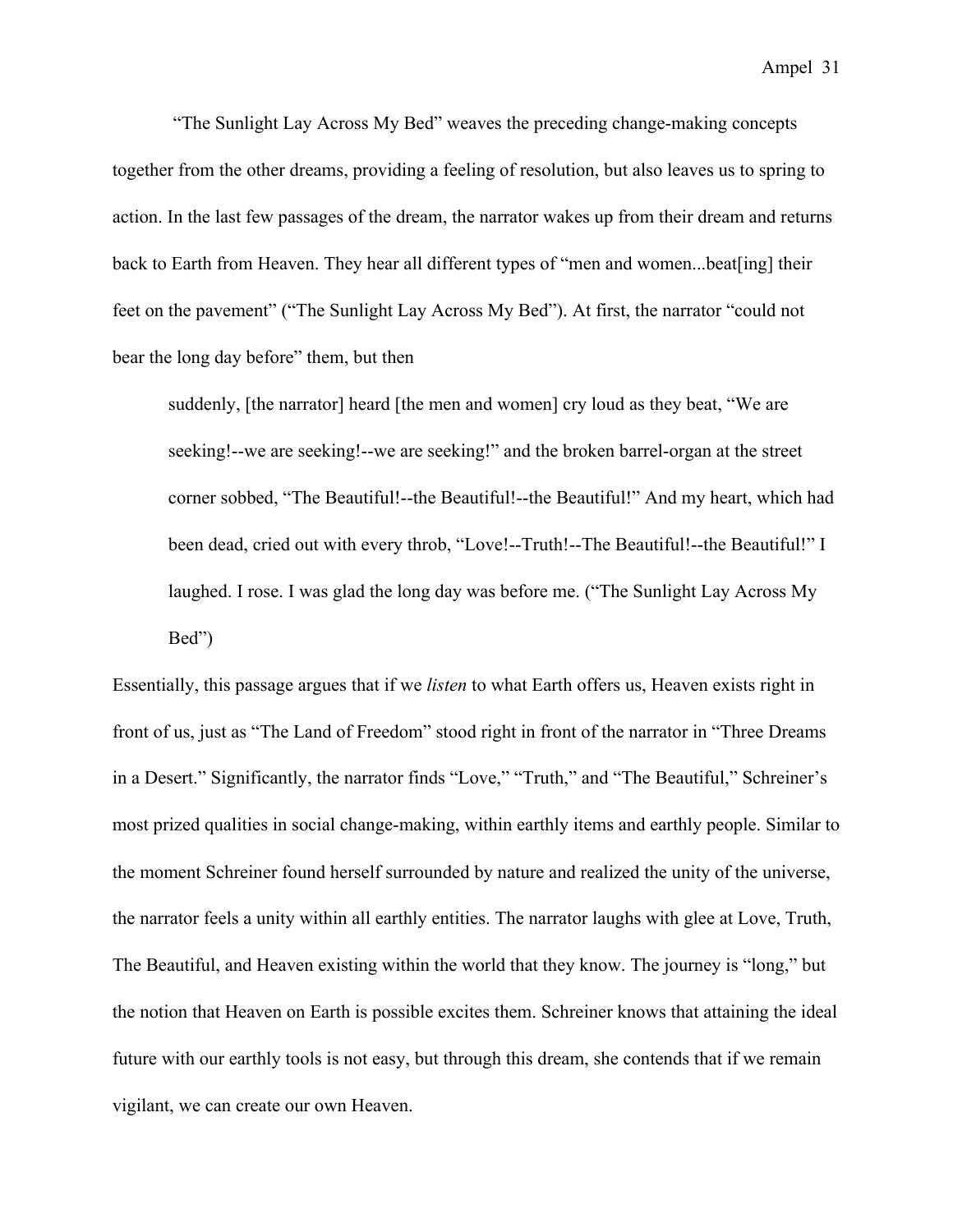According to *Dreams,* the most effective leaders of social change are people who, simply put, dream. They dream of the ideal, the truth, and finding freedom for all people. However, Unwin calls the message of *Dreams* an "ascetic, unrestful hope" (qtd. in Black ms.). It is no coincidence that the figures in each of the allegories I selected merely scratch the surface of their goals for the future; by leaving the characters slightly unsatisfied, Schreiner leaves us as readers unsatisfied. This unresolved feeling imitates the unfinished endings of every change-maker. Schreiner leaves her readers hungry for progress in the same way her characters hunger to achieve their respective goals. As an independent change-maker dreaming of an ideal world without the sway of hegemonic forces, Schreiner writes this book for a "girl-child, who may live to grasp somewhat of that which for us is yet sight, not touch" (Epigraph). Much like the lone Hunter, she hopes the "young" and "fresh" people of later generations can use her building blocks to continue the fight for a heaven on earth. The notion that the change-maker must remain dedicated knowing that society may not repay them for their work is especially salient because Schreiner is now a largely forgotten figure. She was extremely well-known during her time, but the world has forgotten the suffering she endured laboring towards an ideal future. Yet we still climb the "stairs" she built for us, the future generation, as we work for *our* ideal future.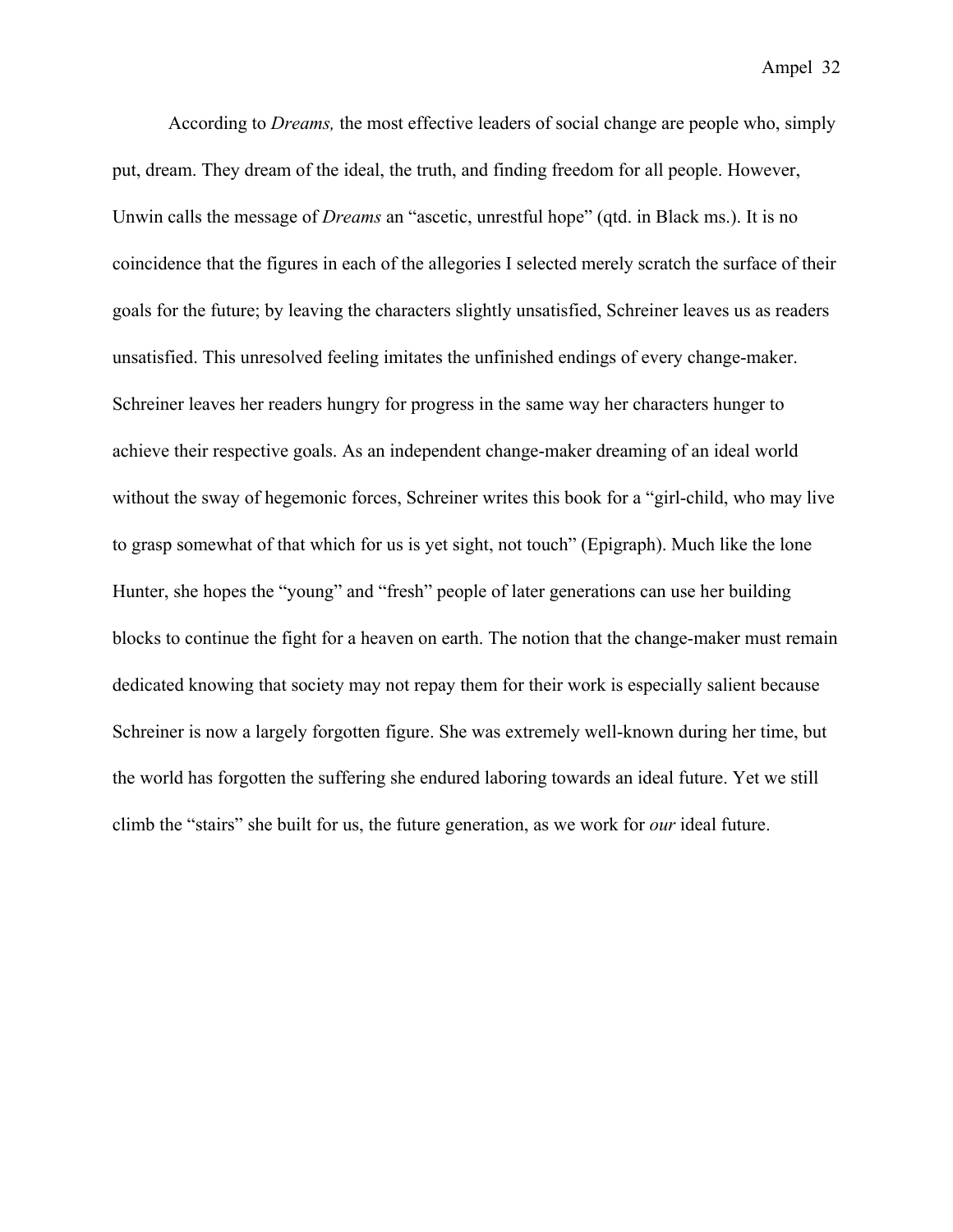#### **Afterword: My Dreams**

*As the ugly caterpillar is the origin of the splendid butterfly, so this globe is the embryo of a new heaven and a new earth whose poorest beauty will infinitely exceed your mortal imagination. - Emily Brontë*

When I set out to write this capstone, I knew that I had to do justice to Schreiner in conveying her change-making messages and in capturing her desire for an ideal future. I also knew that scholarly work alone was not going to satisfy my expectations, or Schreiner's, for social change-making. If I hoped to honor Schreiner, then I had to, in some capacity, *dream.* 

Many of Schreiner's dreams detail searches for freedom, truth, beauty, and most importantly, change. In my dreams, I employ similar allegorical tools, but I know that just as Schreiner's Victorian context affected her writing, our current Covid World has shaped my own writing. Each one of my dreams deals with change and the anxieties surrounding those moments of change. The beautiful Butterfly symbolic of change appears menacing at first, the freedom outside of a comfortable structure feels risky, and the thought of breaking away from the familiar seems impossible until we do it. Brontë writes change as nature ready to spring into action, waiting to turn our "globe" into a beautiful "new heaven." In other words, we have the essential materials to reach this form of an ideal and beautiful future, but we must recognize that the *change*—from caterpillar to butterfly—is necessary. If we want to reach the ideal future that Schreiner sketches out for us in her own dreams, we have to overcome the initial fear and discomfort that change brings, break out of the rigid social structures, because change is *necessary* and *beautiful.* We must admit and realize that change is always going to be scary, whether it is on a small or large scale, before we can actually make any lasting alterations. I think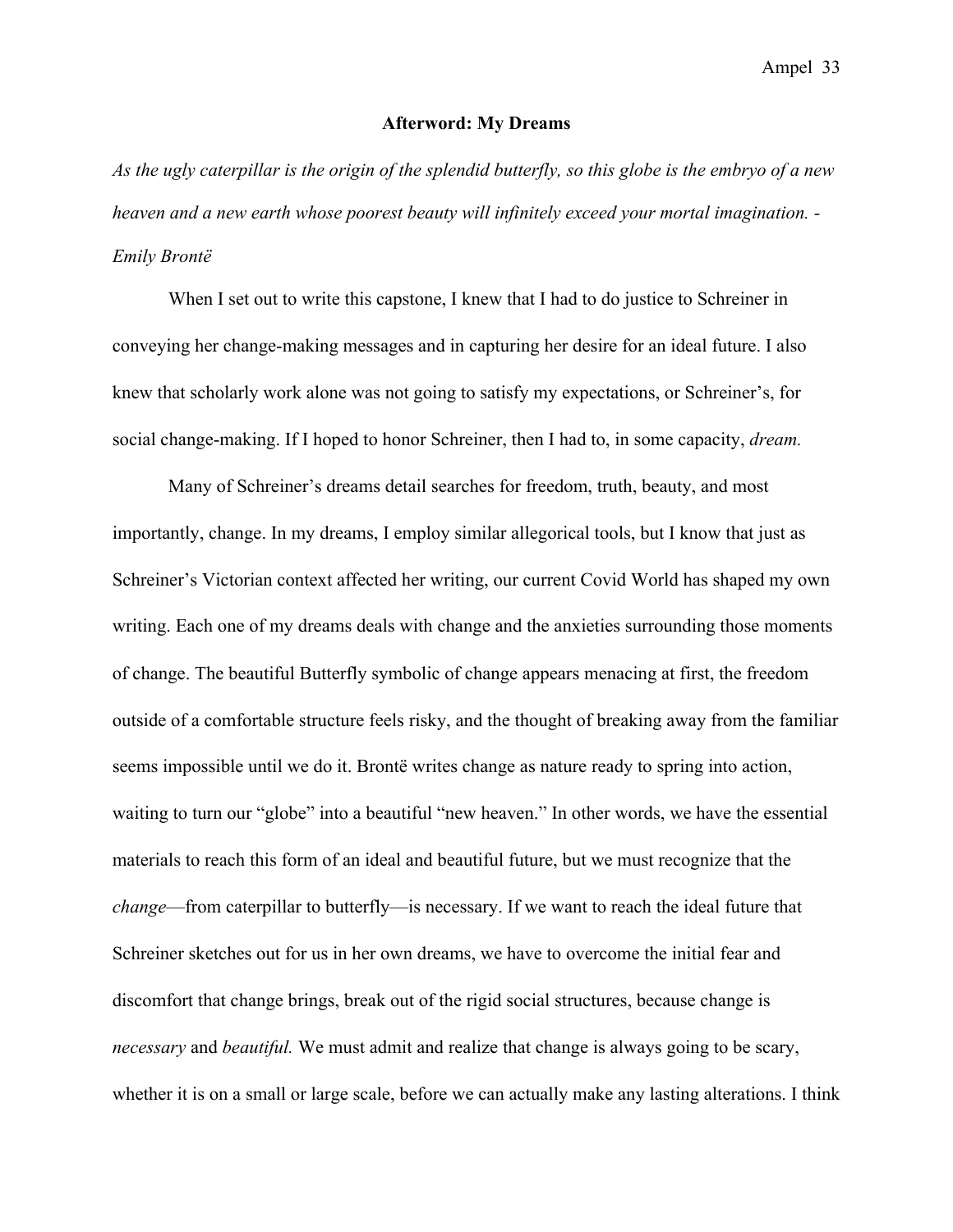Schreiner would have wanted me to use this time as a period of reflection to ponder and probe the complexities of change so that I can sketch out my own vision of social change; one day, I will become a social change-maker just like Schreiner. These dreams are merely the beginning.

# 1. The Butterfly

I sit with the son of The-Accumulated-Knowledge-of-Ages named Recognition in an unfamiliar bedroom. He sits across from me, knee-to-knee; the white sheets bridge our bodies. A bug captures my gaze. I jump back. The bug hides from me; the wings become two-dimensional, thin as paper. All I can see are long, jagged legs like bent fingers holding up its cylindrical body, dull and unappealing.

I swat it away and Recognition yells, "Stop!" In all of our commotion, the thin paper wings expand. I brace myself for the worst, but instead I feel a rush of guilt because I tried to kill a kaleidoscopic butterfly. Yellows, reds, greens, swirl together with ornate, black curls to separate them, fluttering around the now robust body of the Butterfly. It poses, letting me appreciate its greatness, its beauty. Recognition glances at it and nods.

I understand now. Opportunity. My work is not done.

The Butterfly flies away, leaving me with the briefest feeling of heartbreak, a quick rupture, replaced by gratitude.

## 2. A Crack

Nobody prepared me for this collapse.

The glossary changes.

Before, my glossary only included what existed within the frame of Comfort.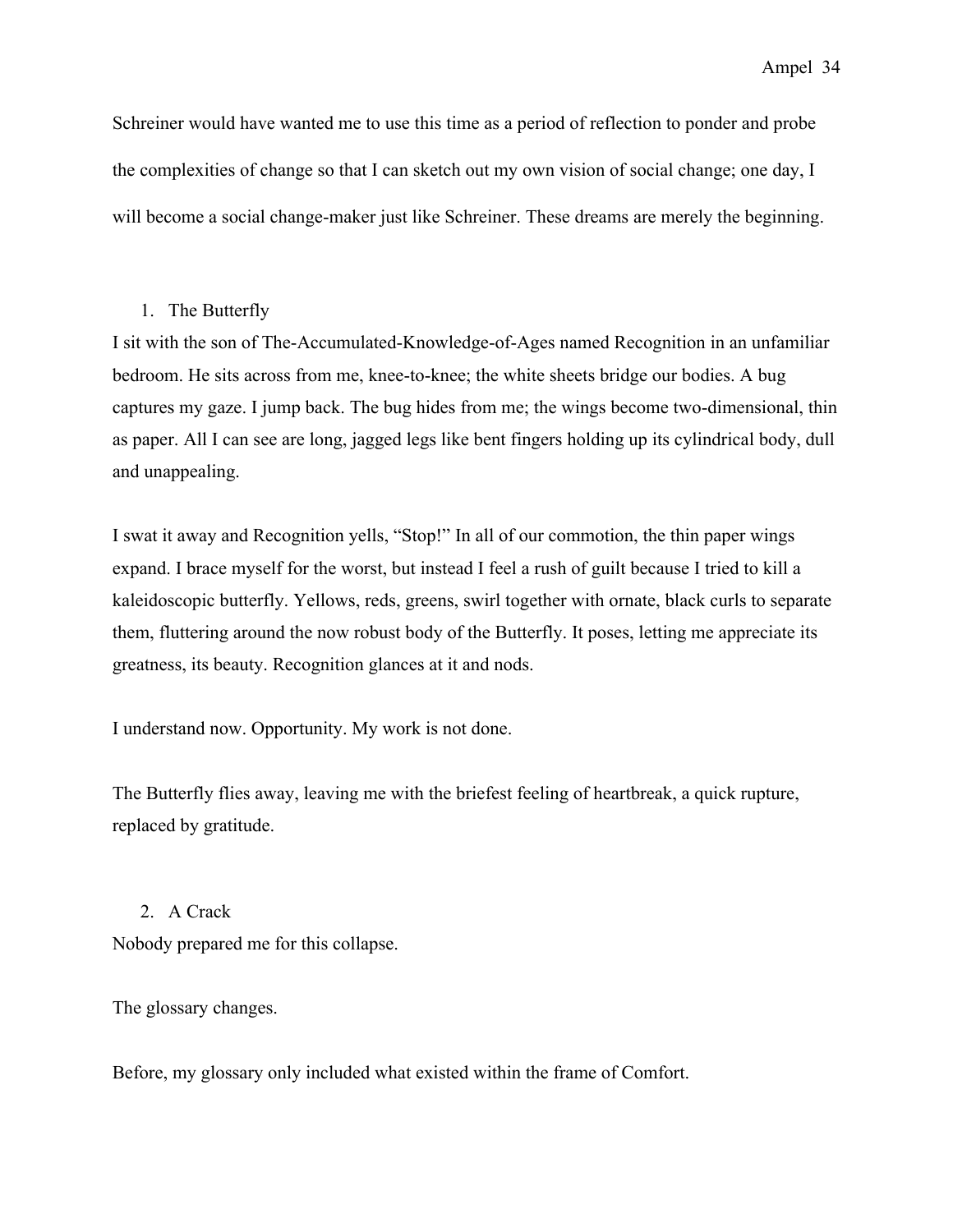Now, I only leave the barrier of the home a couple times per day, sometimes just one, and whenever I go outside I've begun to notice the stark difference between sound indoors and sound outdoors. The first steps I take outside, after I close the door, sound crisper than inside. The first word I speak cuts through the air, unobstructed. I find myself wanting to say more, wanting to create more noise, anything to hear that undisturbed sound. A woman named Risk visits me and offers to guide me to the far-off Land of Freedom filled with endless woods and greenery. I yell, stomp, scrape, sing just to listen, letting the decibels warm me like hot cider on a cold autumn day, hoping that Risk will stay with me, steer me in the right direction.

Risk tells me, "The further you move away from Comfort, the more you use your body, and the closer you get to reaching its full capacity, the easier it will become for me to take you to the Land of Freedom."

Heart pounding, I look back at the door from the end of the driveway, Comfort commanding me to return to the frame. The kitchen that feeds me, the pink velvet couch that engulfs me, both tug at my weakness within the vastness; the Comfort demands while the trees of Freedom invite, simply giving me the option to explore, rustle their leaves, listen to the brief sound of my hand knocking against their trunks if I want to, only if I want to.

I look back one more time, just to be sure; then I run, yelling, stomping, scraping, singing.

A branch of Possibility from a tree of Freedom falls upon me.

The glossary changes.

# 3. The Recurring Dream

Something wakes me. Was it a crackling? Or was it that smell of burning firewood house after house on a summer evening? Or just a feeling, an instinct that I should venture out?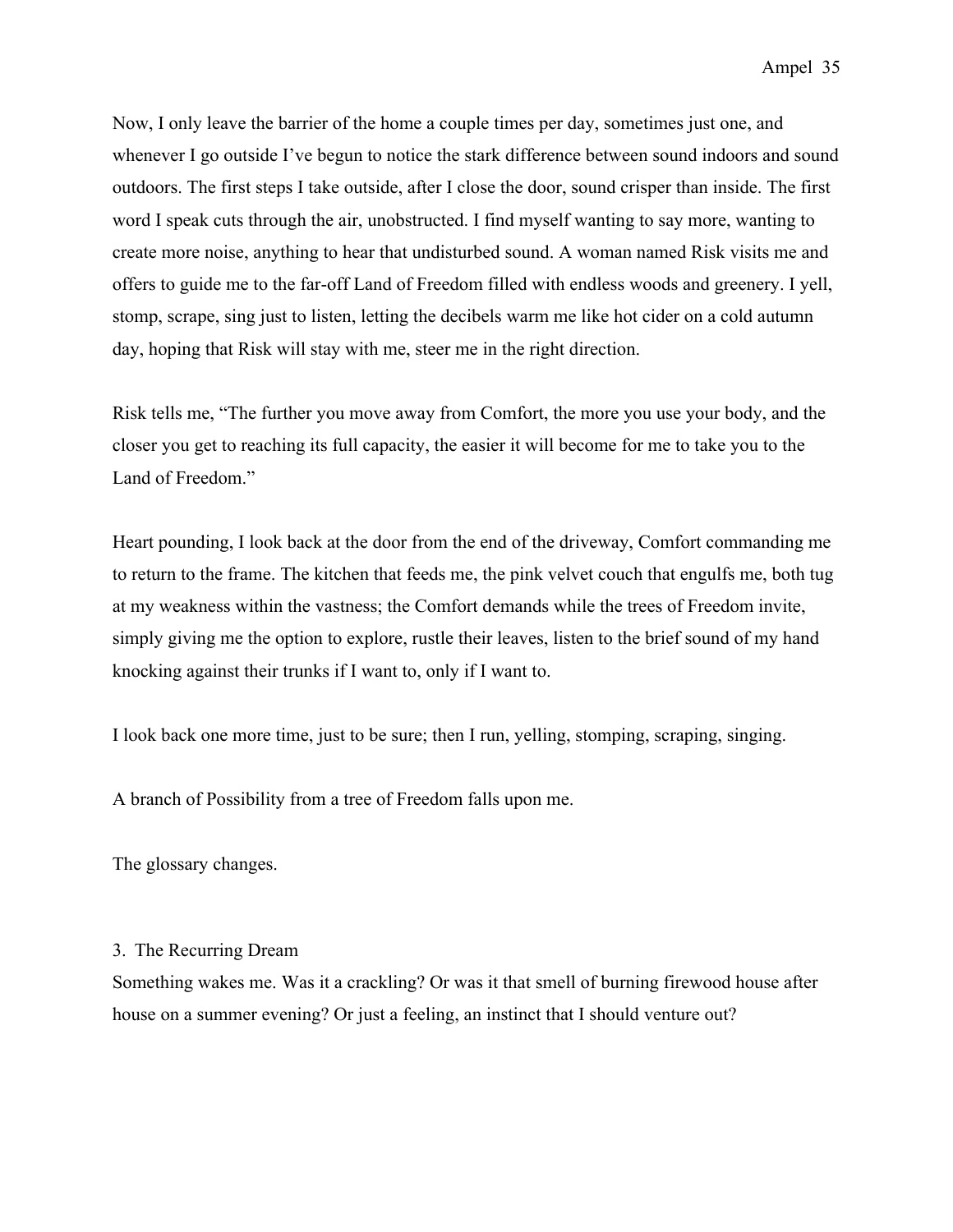Whichever it was, I arrive on the porch between the slamming screen door and the thing that woke me.

Comfort and Familiarity get in the white Jeep with nothing but each other.

Why did the babysitter named Bravery let me out of bed? How did I get past her?

I watch Comfort and Familiarity buckle their seatbelts. I scoff at their attempt for safety because I know. My father, Familiarity, starts the car while my mother, Comfort, starts the music; I hear it blaring through the open roof, the bass thumping in my chest. Their limbs dangle free as they drive off, overconfident in their porous vehicle.

I swivel towards the door, eyes heavy. Behind the door awaits Bravery, twirling her long and elegant finger, signaling me to turn back outside. "Just look," she says, "you must learn."

It's so pretty, I think, sparkling even; glistening with flecks of orange, yellow, red.

The white Jeep is now The Star of the Labor for Progress, a ball of bright, hot gas.

The orange and red ooze out of the gaping craters where the car doors never existed like molten lava rolling down the side of a volcano.

I watch. I can't look away. I'm mesmerized, fascinated. Fear burns the backs of my eyes.

What comes next? Who puts me to bed, makes me feel warm, kisses my tears away?

Excitement flutters in my stomach. Something seems so right about this very wrong moment, and I don't like that.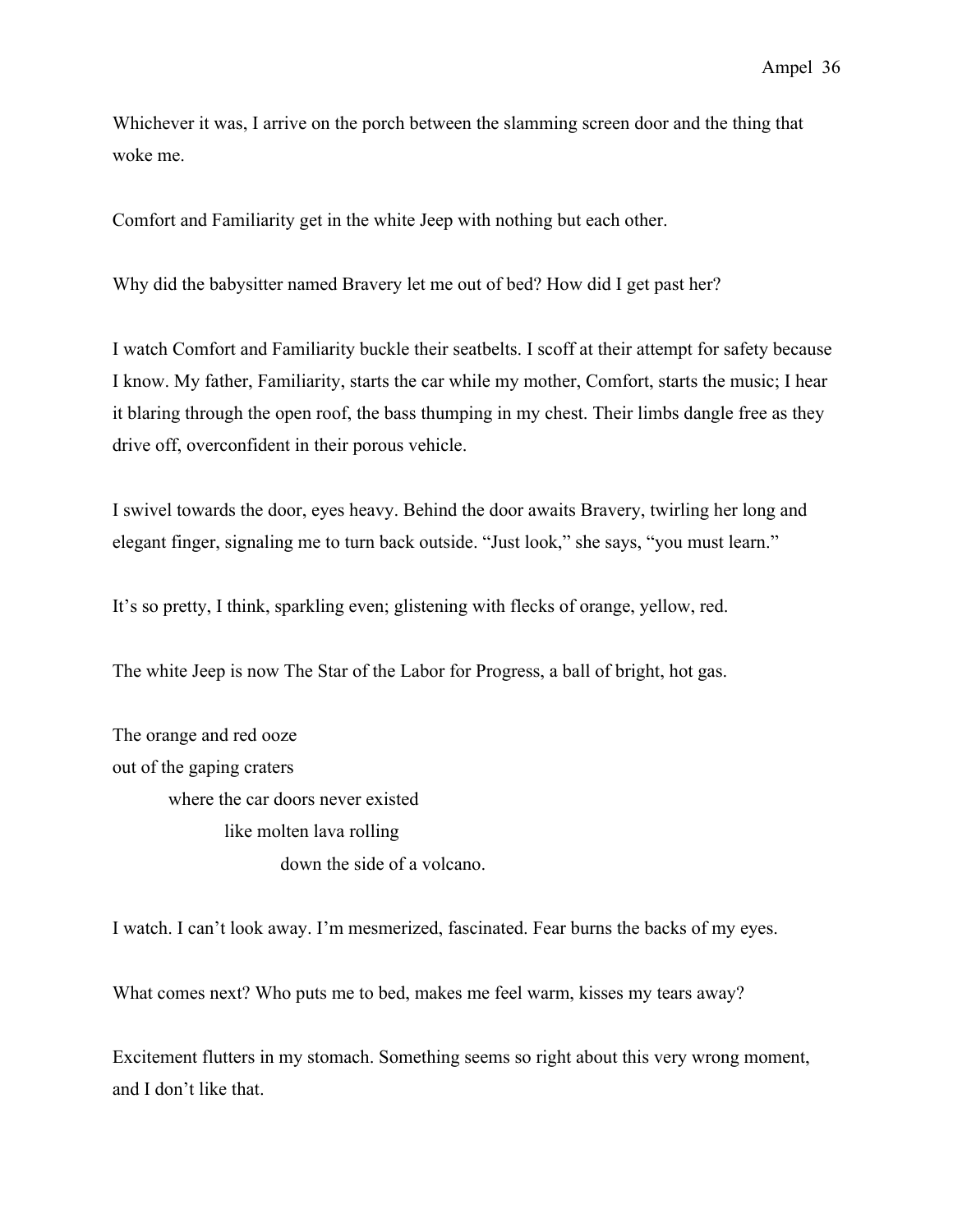Nostalgia tugs on my arm: Why does it smell like house after house on my usual summer walk?

But something shatters within me, uncertain yet eager for what this soft explosion brings to my tomorrow.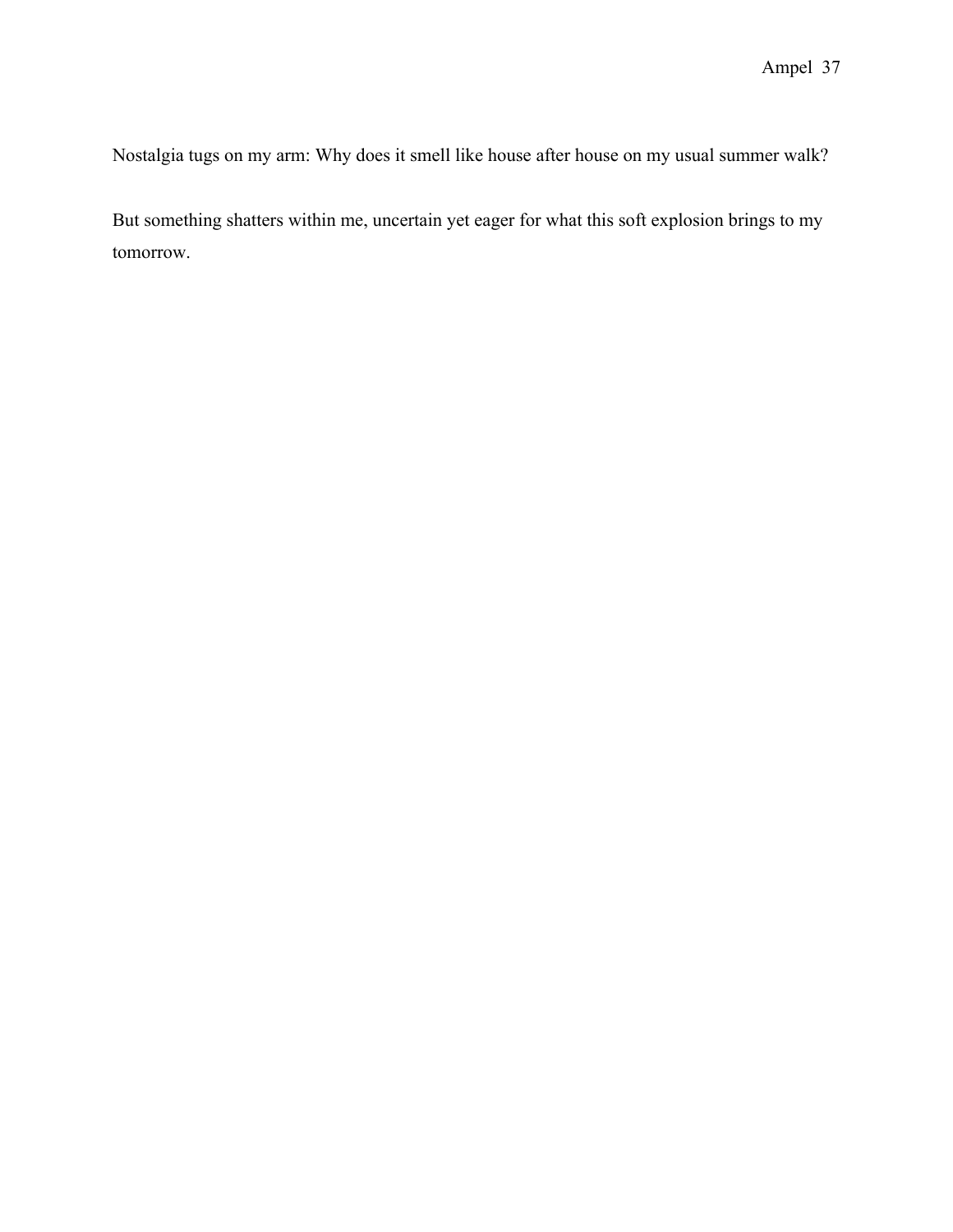#### Works Cited

"Allegory." *Oxford English Dictionary*.

- Black, Barbara. *Olive Schreiner's DREAMS,* edited by Carly Nations and Anna Spydell, Broadview edition, Forthcoming Fall 2020.
- Brontë, Emily. "The Butterfly." *Wuthering Heights*, edited by Richard J. Dunn, W. W. Norton & Company, Inc., 2003, pp. 265-66.
- Christ, Carol T. "The Victorian Age 1830-1901." *The Norton Anthology of English Literature*, edited by M H Abrams, 7th ed., vol. 2B, Norton & Company, 2000, pp.  $1043-1065$ .
- Cowan, Bainard. "Walter Benjamin's Theory of Allegory." *New German Critique,* no. 22, 1981, www.jstor.org/stable/487866. Accessed 15 April 2020.

"Enlightened." *Oxford English Dictionary*.

- First, Ruth, and Scott, Ann. *Olive Schreiner: A Biography*. New Brunswick, Rutgers University Press, 1980.
- Foucault, Michel. "The Repressive Hypothesis." *The History of Sexuality*, by Michel Foucault, Vintage Books, 1978, pp. 17–35.

Glance, Jonathan C. "Revelation, Nonsense or Dyspepsia: Victorian Dream Theories." *Mercer.edu,* 

http://faculty.mercer.edu/glance\_jc/files/academic\_work/victorian\_dream\_theories.htm.

Accessed 28 February 2020.

"Grotesque." *Oxford English Dictionary.* 

Landow, George P. "Chapter Five, Section IV. The Symbolical Grotesque – theories of allegory, artist, and imagination." *The Victorian Web*,

http://www.victorianweb.org/authors/ruskin/atheories/5.4.html. Accessed 5 March 2020.

Lewis, Simon Keith. "Reading Olive Schreiner Reading W.E.B. Du Bois." *Research in African*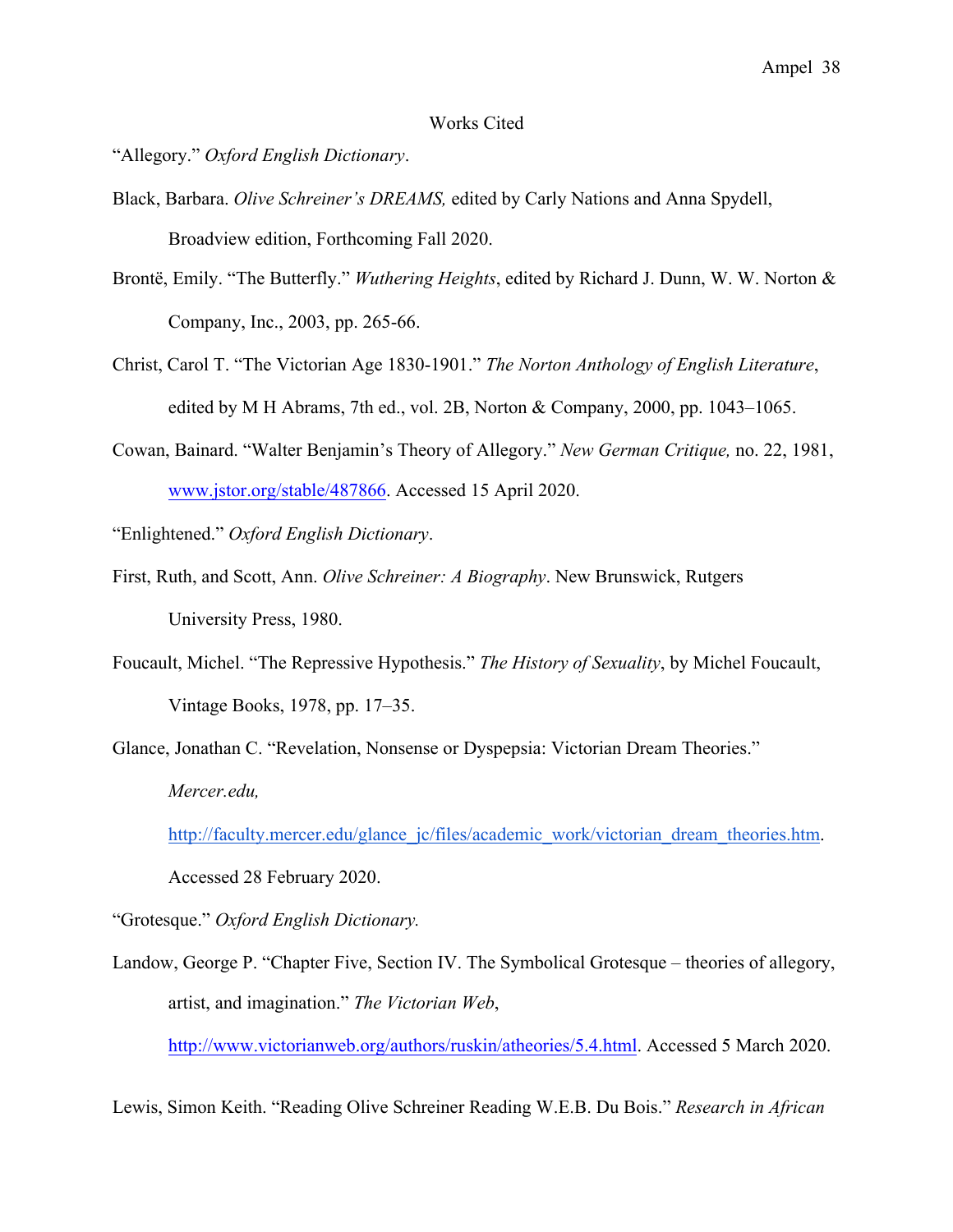*Literatures,* vol. 45, no. 2, 2014,

https://www.jstor.org/stable/pdf/10.2979/reseafrilite.45.2.150.pdf?refreqid=excelsior%3 A9a7c748ee188ff51c2aaa72fea7bf99f. Accessed 15 March 2020.

- Saracino, Maria Antonietta. "Woman, the Unwilling Victim of War: The Legacy of Olive Schreiner (1855-1920)." *Peace Movements and Political Cultures*, edited by Charles Chatfield and Peter Van Den Dungen, The University of Tennessee Press, 1988, pp. 97- 105.
- Schreiner, Olive. *Dreams*. 1890.
- Schreiner, Olive. *The Story of an African Farm*, edited by Joseph Bristow. Oxford University Press, 2008.

Schreiner, Olive. *Woman and Labor*. New York, Frederick A. Stokes Company, 1911.

Schreiner, Olive. WORDS IN SEASON. Penguin, 2005. 14. Interview.

- Stanley, Liz. "Olive Schreiner: New Women, Free Women, All Women." *Feminist Theorists: Three Centuries of Key Women Thinkers*, edited by Dale Spender, Pantheon Books, 1983, pp. 229-43.
- Stevenson, Robert Louis. "A Chapter on Dreams (abridged)." *The Strange Case of Dr. Jerkyll and Mr. Hyde and Other Tales of Terror*, edited by Robert Mighall, The Penguin Group, 2002, pp. 137-42.
- *The Olive Schreiner Letters Online*. The Economic & Social Research Council, University of Edinburgh, Leeds Beckett University, and HRI Digital, 2012,

https://www.oliveschreiner.org/vre?page=295. Accessed 5 March 2020.